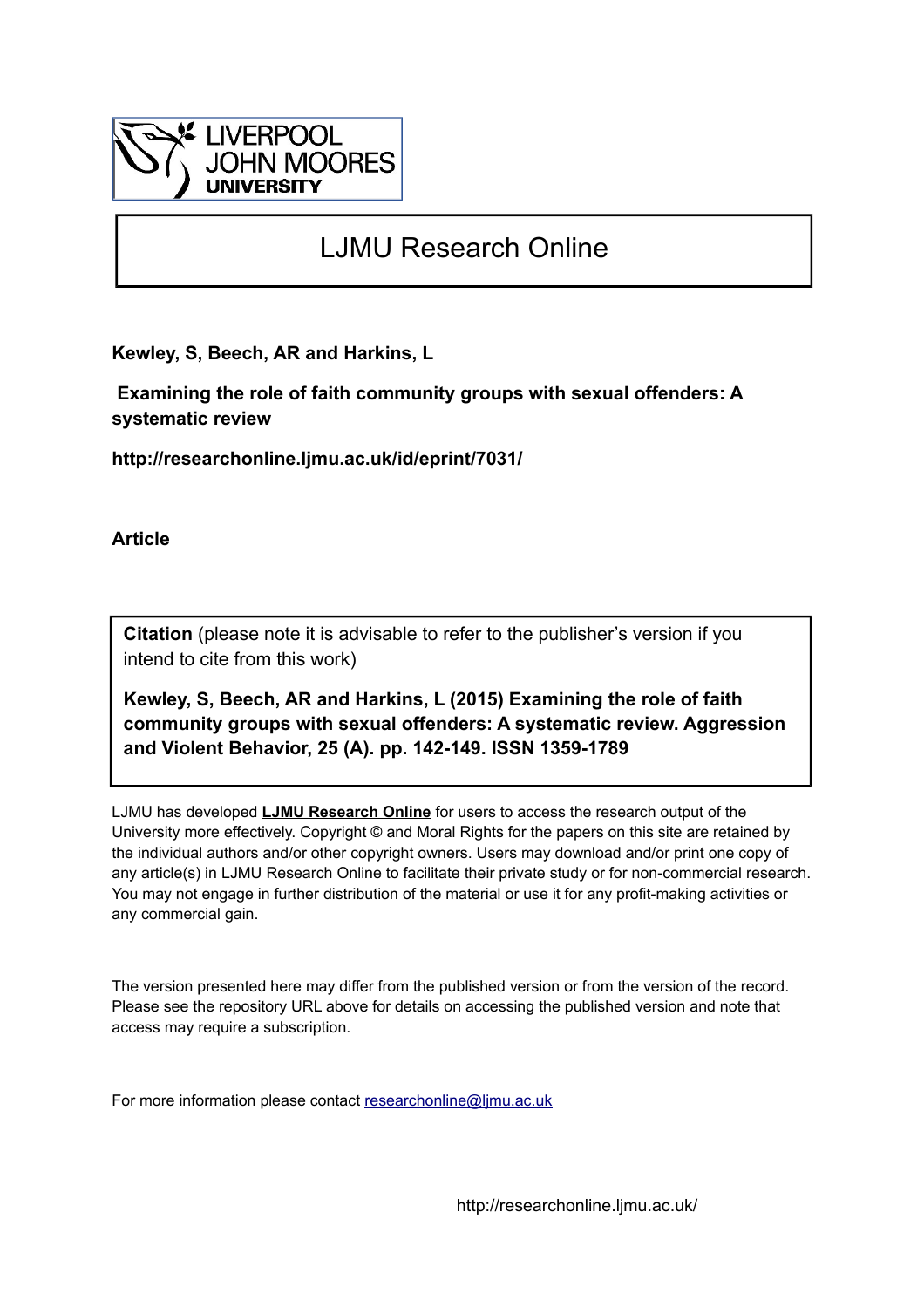### **Abstract**

The aim of this paper is to examine the role of faith-based communities and activities in helping those convicted of sexual offending, desist from crime and reintegrate back into their communities. It was found that much of the current research is limited to non-offending juvenile populations. Where research has been carried out on adult offenders, these tend to be custodial cases and exclude those convicted of sexual offending. The role of religious and spiritual groups in helping people convicted of sexual offending to desist from crime, while reintegrating into the community is, therefore, unknown. A number of parallels between the factors needed to promote desistance from sexual offending and the conditions encountered when engaged with a faith community are outlined. We would note that a religious and spiritual environment can: promote motivation to change, provide access to pro-social peers, offer moral guidance, provide a support network, and help bring meaning into people's lives. The potential for people to use faith-based communities or organizations to facilitate offending, are also considered. Finally, implications for probation work and future research are also discussed.

**Keywords**: sexual offenders, rehabilitation, desistance, faith groups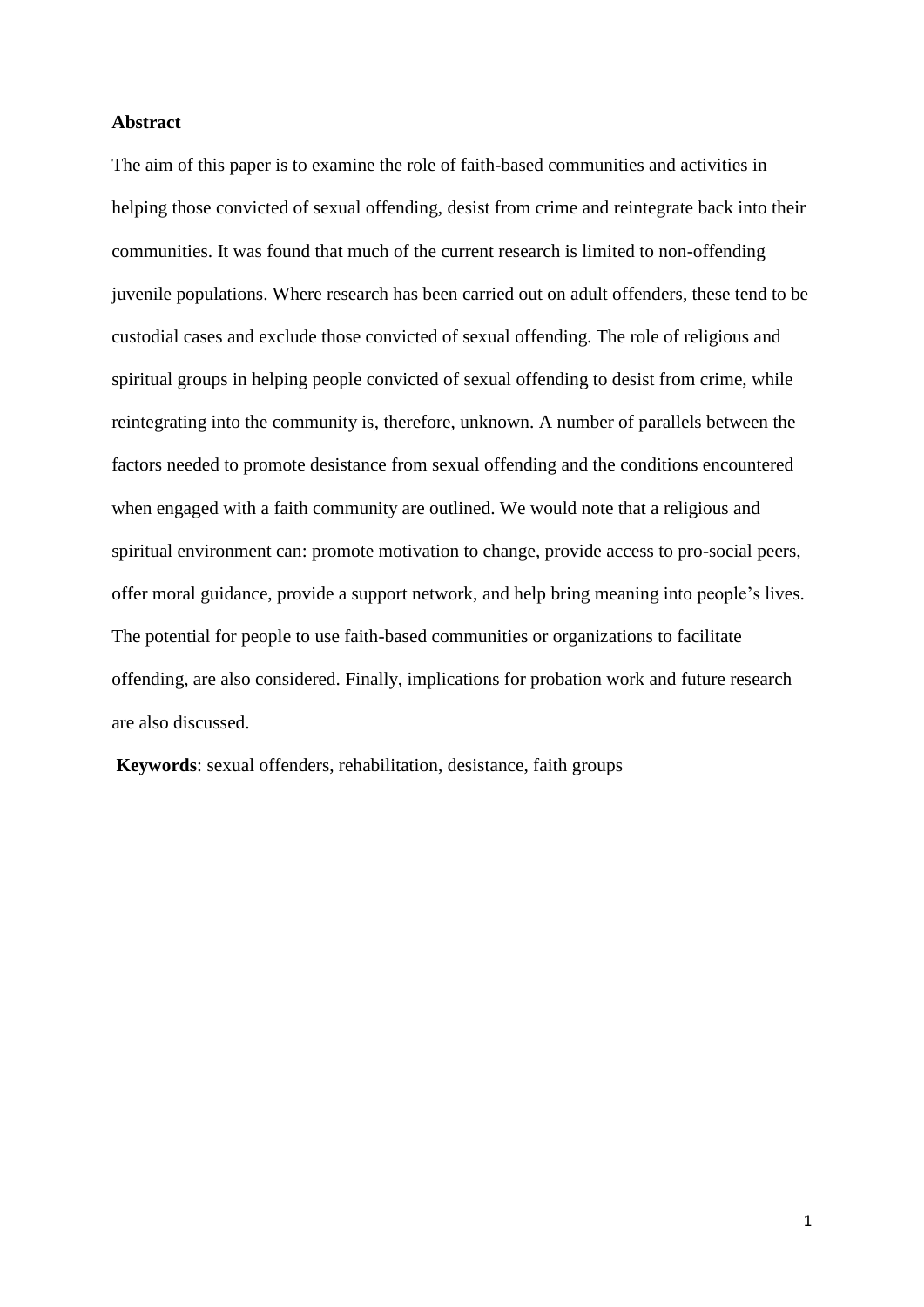#### **1. Introduction**

The barriers faced by those convicted of sexual offending when attempting to reintegrate back into the community are great. Barriers such as; unstable housing (Levenson & Hern, 2007), unemployment (Levenson, D'Amora, & Hern, 2007), being displaced from the family unit (Levenson & Tewksbury, 2009), being isolated from any community support (Burchfield & Mingus, 2008), feeling stressed (Tewksbury & Zgoba, 2009), afraid and shameful (Robbers, 2009) impede the likelihood of successful rehabilitation (Ward, Polaschek, & Beech, 2006) and increase the risk of falling back to maladaptive coping strategies (Tewksbury & Zgoba, 2009). This period of re-entry is, therefore, an important one, especially given that successful re-entry has been found to decrease the likelihood of recidivism (Göbbels, Ward, & Willis, 2012).

One important part of the process used to manage people convicted of sexual offending, is the development and implementation of rehabilitation or re-entry plans (Göbbels, Willis, & Ward, 2014); where criminal-justice practitioners can play a critical role to assist people during this process of re-entry. However, knowledge of the development and implementation of effective plans is limited. We do know that ineffective rehabilitation plans, neglect to match identified risks with appropriate strategies (Bosker, Witteman, & Hermanns, 2013), and, in the main, rely on control measures over supportive strategies (Kewley, Beech, Harkins, & Bonsall, in press). Indeed, poor rehabilitation planning results in negative experiences for the individual (Willis & Johnston, 2012) and can also increase recidivism (Willis & Grace, 2008, 2009). On the other hand, effective plans include opportunities for individuals to engage in community support (Duwe, 2012), encourage individuals to secure positive social support, and develop pro-social networks (Göbbels et al., 2014).

Even so, following court sanctions, those convicted of sexual offending, are often unable to identify with strong pro-social communities, who can support them in their journey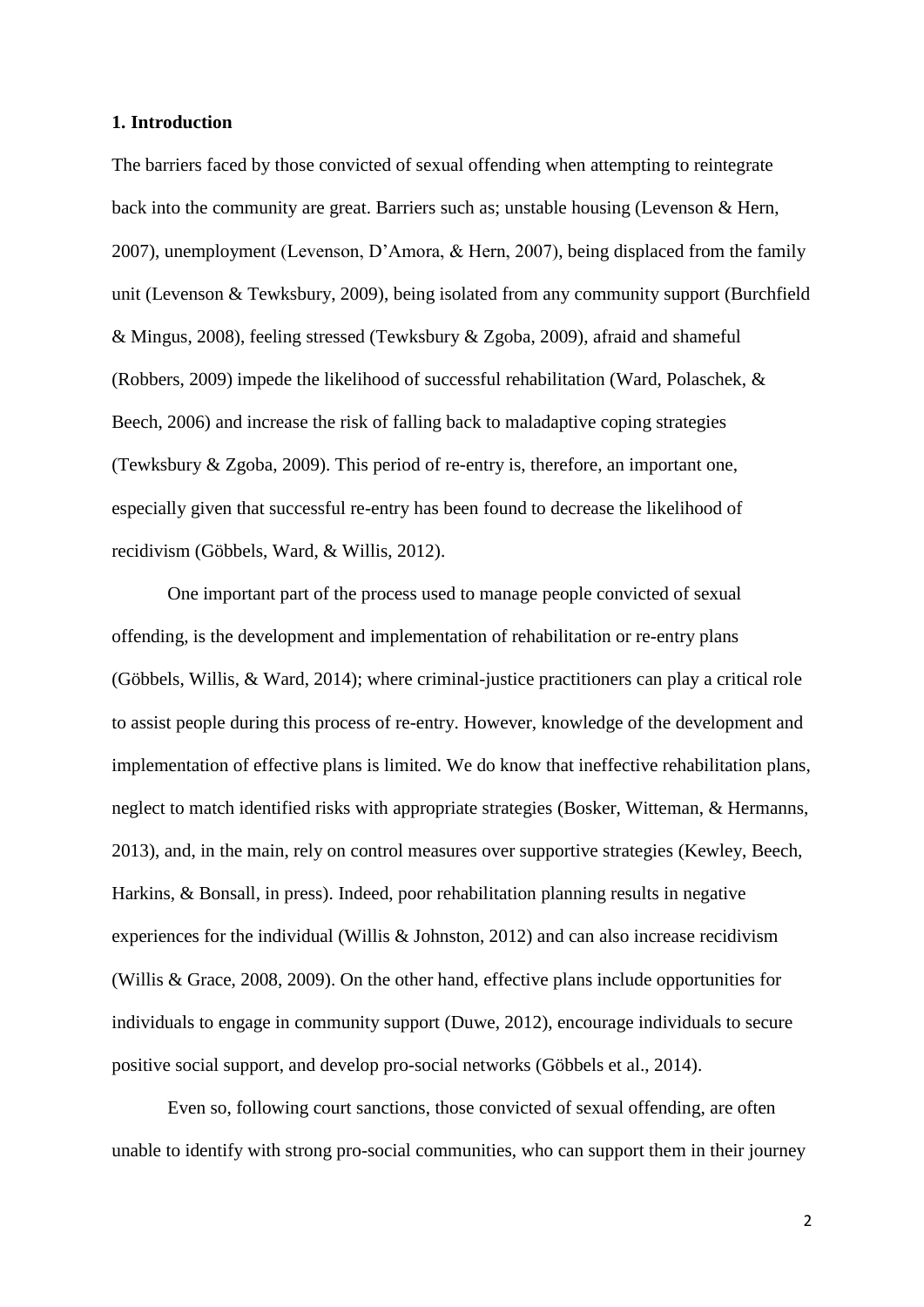returning from a life of crime. Instead, they are isolated and excluded from their own communities (Burchfield & Mingus, 2008; Levenson & Tewksbury, 2009) making reentry planning a challenge. There is, one group whose role may have an important part in the reintegration process for some offenders; faith communities. Universal to all communities, religious and spiritual groups provide an interesting avenue worthy of further exploration.

The role and meaning of religious and spiritual communities to individuals is therefore, an intriguing one. Especially given that two of the primary goods sought by all humans include that of community and spirituality (Ward & Stewart, 2003). All faiths, in essence, are person-centric, and forgiveness, love, tolerance, and compassion are some of the virtues most faith communities strive to achieve. Indeed, for this reason many religious groups have prioritized their agenda to work with the most disadvantaged, and the marginalized within our society.

Several faith groups have operated alongside the criminal-justice system for many years, informally, and more recently as partner agencies. Indeed, with almost three-quarters of the population in England and Wales identifying themselves as having a specific religion (*Religion in England and Wales 2011*, 2012) , a third of all prisoners engaging in religious worship (O'Connor & Perreyclear, 2002), and on release from prison, three-quarters of those convicted of a sexual offense are involved with the church (Robbers, 2009). Therefore, it appears reasonable to expect faith communities, to play a role, in the re-entry strategies of such offending populations. However, in a recent study of 217 sexual offenders' rehabilitation plans (and counter to expectations), only one rehabilitation plan of the 217 noted the use of a faith-based group as a support of offenders' reintegration (Kewley et al., in press).

This review is set out in the following way. First, we review the current faith and criminology literature by presenting the findings of our systematic review. Following this, we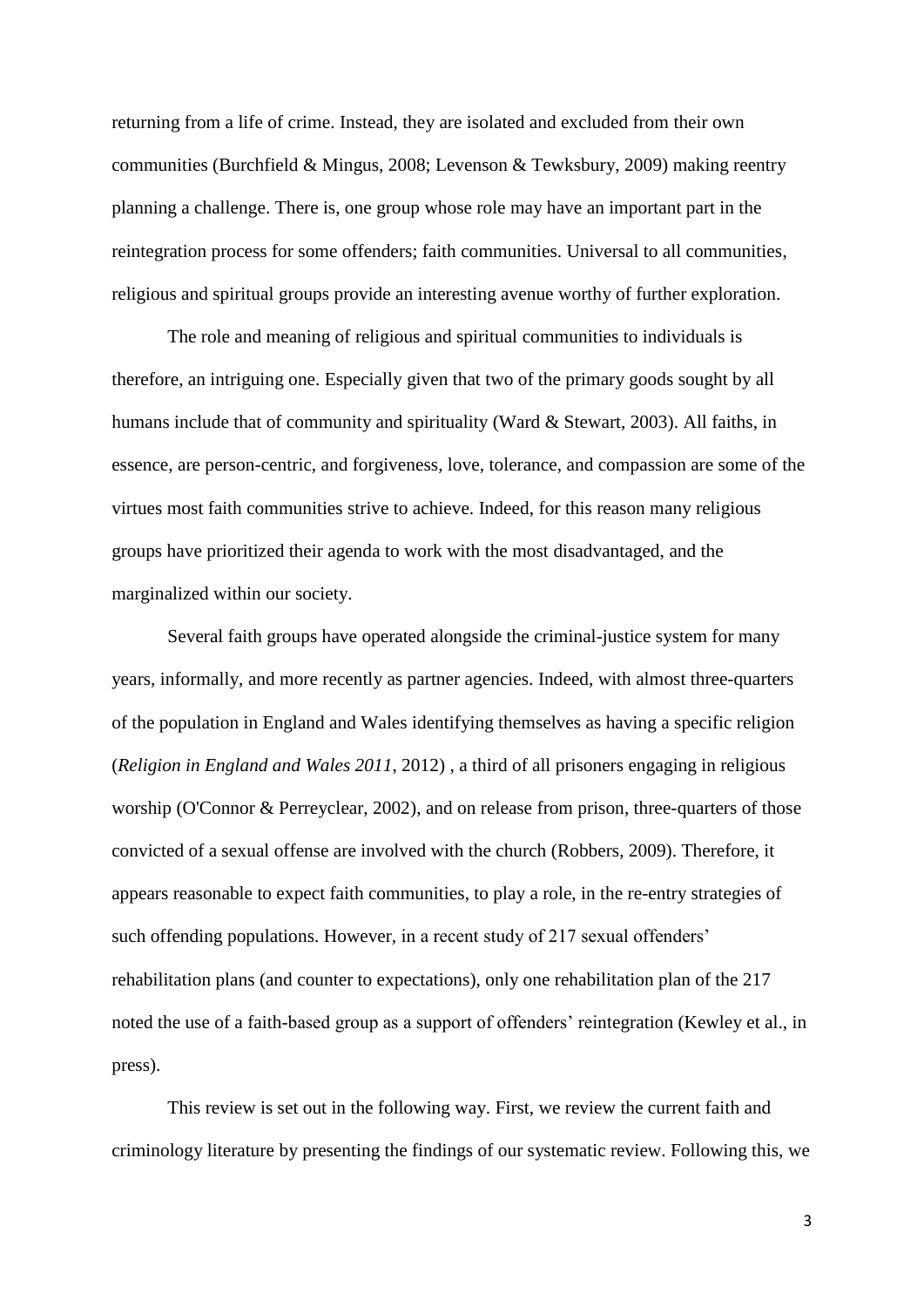present an observation that the factors required to foster the process of desistance, parallel the aims of many faith communities. We suggest that, for those convicted of sexual offending who wish to reform, and for whom religion is genuinely important, a religious or spiritual environment might operate in two meaningful ways; first, as a catalyst to change; and second, as a maintenance mechanism for the desistance process. To develop this proposal we draw on a number of interesting desistance theories including: Identity Theory (Paternoster & Bushway, 2009), Cognitive Transformation Theory (Giordano, Cernkovich, & Rudolph, 2002; Maruna, 2001), Integrative Theory of Desistance from Sexual Offending (ITDSO) (Göbbels et al., 2012) and the virtues and values which support the desistance process (McNeill & Farrall, 2013). We also draw on Ward and Beech's (2006) Integrated Theory of Sexual Offending (ITSO), and the prevention work of Smallbone, Marshal, and Wortley (2013), to present how situational factors, such as a faith community can be vulnerable to exploitation, or act as an unexpected opportunity where possible victims and opportunities are readily and easily available. First, we provide a brief summary of what the existing literature tells us, of the role of faith communities, when assisting those convicted of sexual offending to rehabilitate back into the community.

# **2. What the literature currently tells us about faith and adults convicted of sexual offending**

The literature examining the relationship between faith and crime is currently underdeveloped (Duwe & Johnson, 2013). However, of the literature available, studies in the main show how faith or engaging in religious activity reduces criminal or deviant behavior. Overwhelmingly, studies of the effects of religion and crime examine adolescent populations; few studies examine adult offending populations, and fewer still sexual offending populations. This disproportion of adult offender studies, within the literature, is perhaps best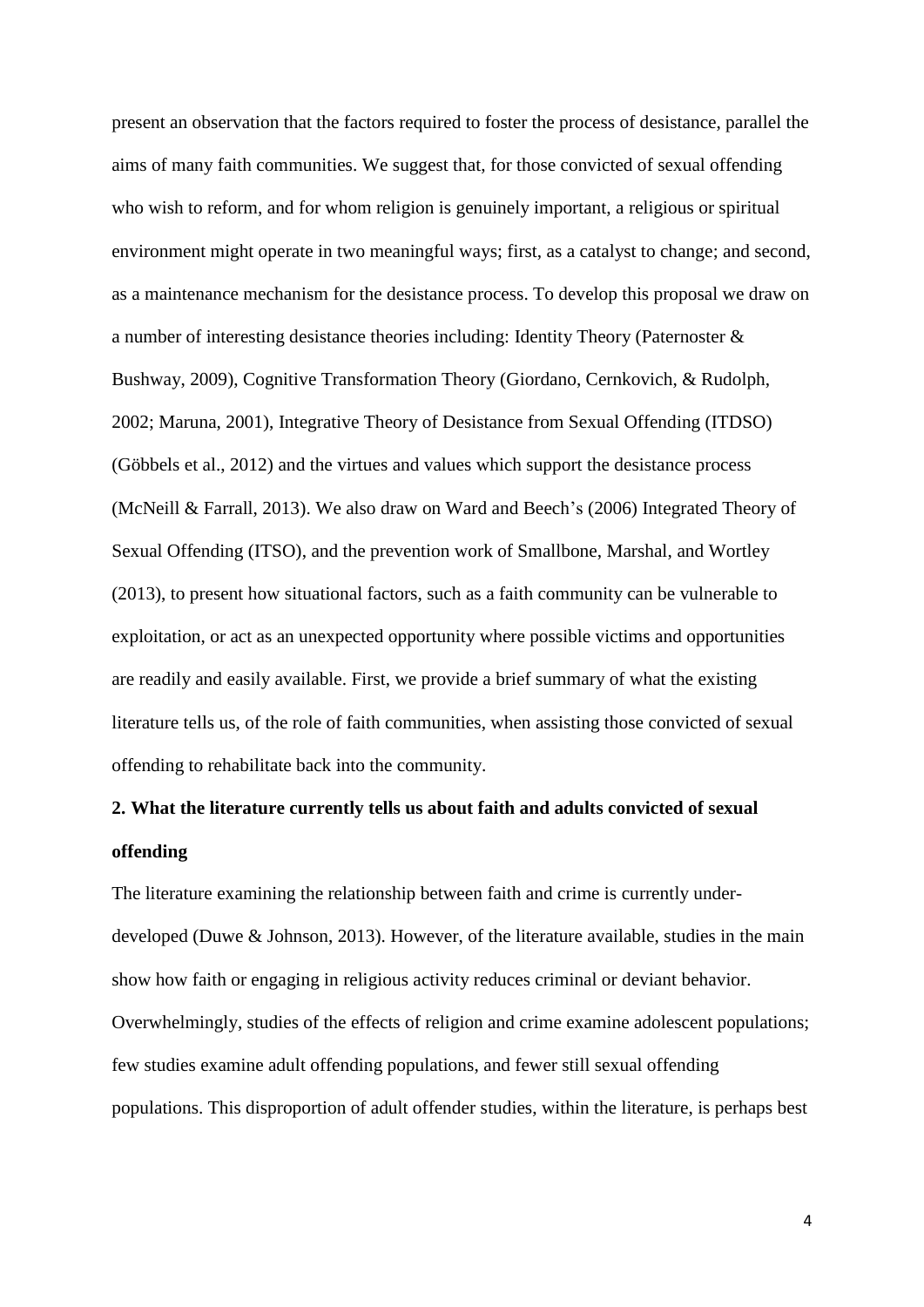demonstrated by considering Johnson's (2011) systematic review, and Baier and Wright's (2001) earlier meta-analysis.

Johnson's (2011) review of 272 faith and crime studies, found, in 90% of the studies, support for his argument that *More God* means *Less Crime*. The studies were predominantly based within the United States, and ranged from 1944 to 2010. Of the 272 studies, 86% (n=235) analyzed the effects of religion on the delinquent behavior of children, teenagers or college or high-school students. A further 3% (n=9) considered the effects on mothers or families of delinquent children, and 1% (n=5) considered the effects or perceptions on whole geographic areas through national survey or police localities. In this review, only 10% (n=28) examined adult offender populations, such as; drug users, violent offenders, domestic abusers, tax evaders, or those engaging in general disruptive behaviors in prisons. None of the studies, specifically, examined the effects of faith or religion on populations convicted of sexual offending.

It was found that in Baier and Wright's (2001) meta-analysis of 60 studies, dating from 1969 to 1998, religion acted as a barrier to crime. Seventy-three percent (n=44) of the papers in the meta-analysis consisted of studies on children, students, or teenagers; one paper was a discussion paper; one looked at the effects on the family unit; the remaining  $12\%$  (n=7) of studies used adult populations. However, these were general adult populations, and not all participants had engaged in criminal acts, but rather, anti-social behaviors such as alcohol misuse. Baier and Wright's meta-analysis also tells us little of the effects of religion on adult offending populations.

Although, both Johnson (2011) and Baier and Wright's (2001) findings show religion as having an inverse relationship with crime, their conclusions are drawn in the main from adolescent populations. This is an important area in terms of understanding the issues of early onset and development of crime; however, it does not advance our understanding of the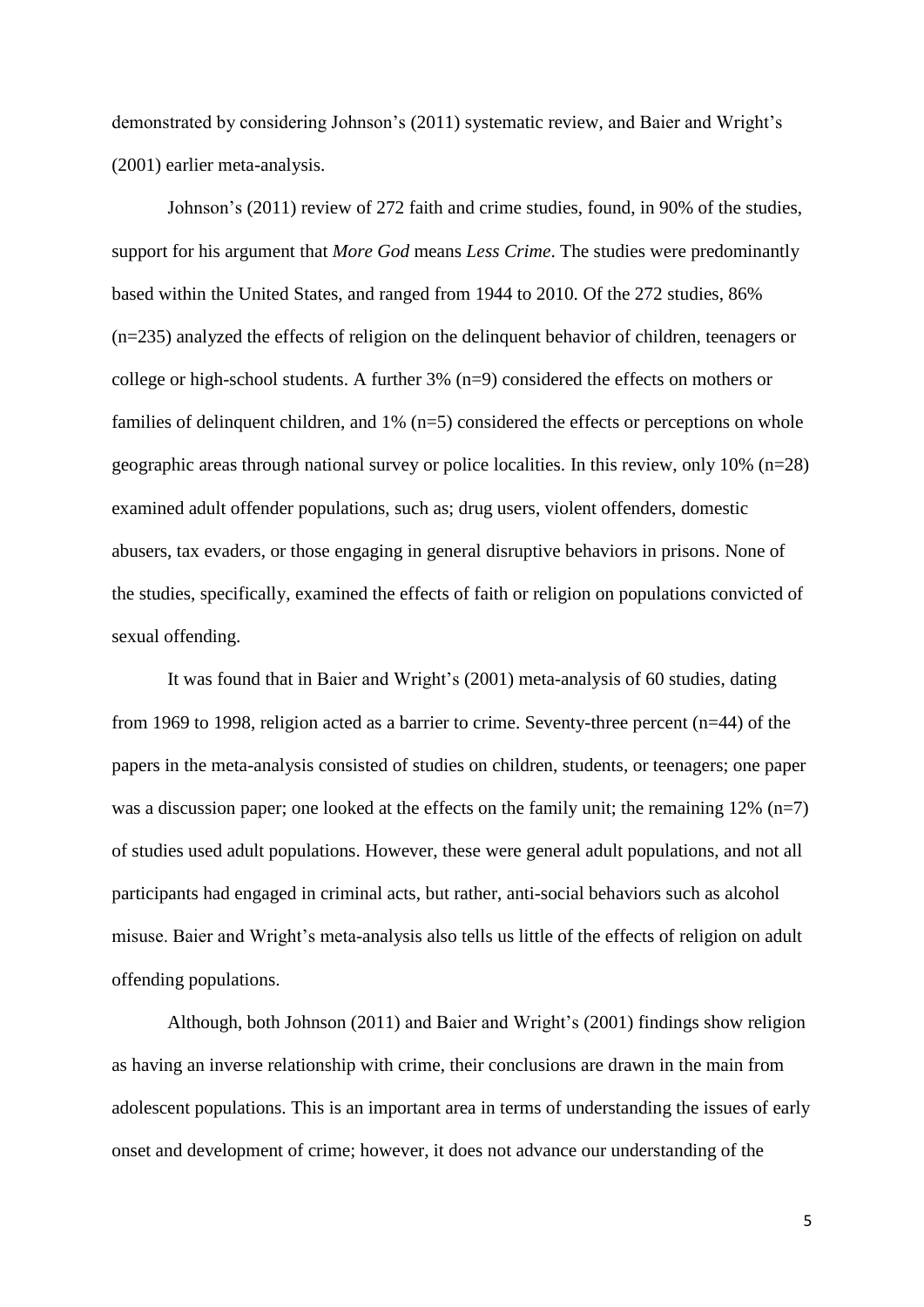relationship between religion and adult offending/rehabilitating populations. Likewise, these large reviews tell us nothing of the effects on the population of those convicted of sexual crimes.

### **3. Systematic review findings**

In an effort to address this gap, we completed a systematic review. Given that both Johnson (2011) and Baier and Wright (2001), covered the literature up to the year 2000, the systematic review criterion was limited to electronic records published between January, 2000 and January, 2014. Key terms included "faith" or "religion" and "offender" or "crime" which featured in the title, abstract or key words. 600 records were retrieved from the following electronic databases: ProQuest, SwetsWise, Wiley Online, Sage Journals, Google Scholar, and the first authors (SK) own reference library. When applying the criteria (detailed in Appendix 1), 21 studies remained, see Table 1. Discussion of these studies follows.

#### Table 1 about here

#### **3.1. Relationship between religion and desistance from crime**

Of the 21 studies reviewed, only Eshuys and Smallbone (2006) purposefully sampled a cohort of individuals with histories of sexual convictions. Six studies included a range of participants with varying criminal histories, included in these, were small numbers of participants with a history of sexual offending. It is noted that offense type in these studies was of relevance to the study in relation to the demographic profile of the sample, or for matching with a control group. The remaining 14 studies either listed the offense types of their sample, in which sexual offenses were not included, or did not include any descriptor of offense type. This review found support for the notion that religious involvement has an inverse effect on crime and delinquency. We found that in 76% (n=16) of the studies we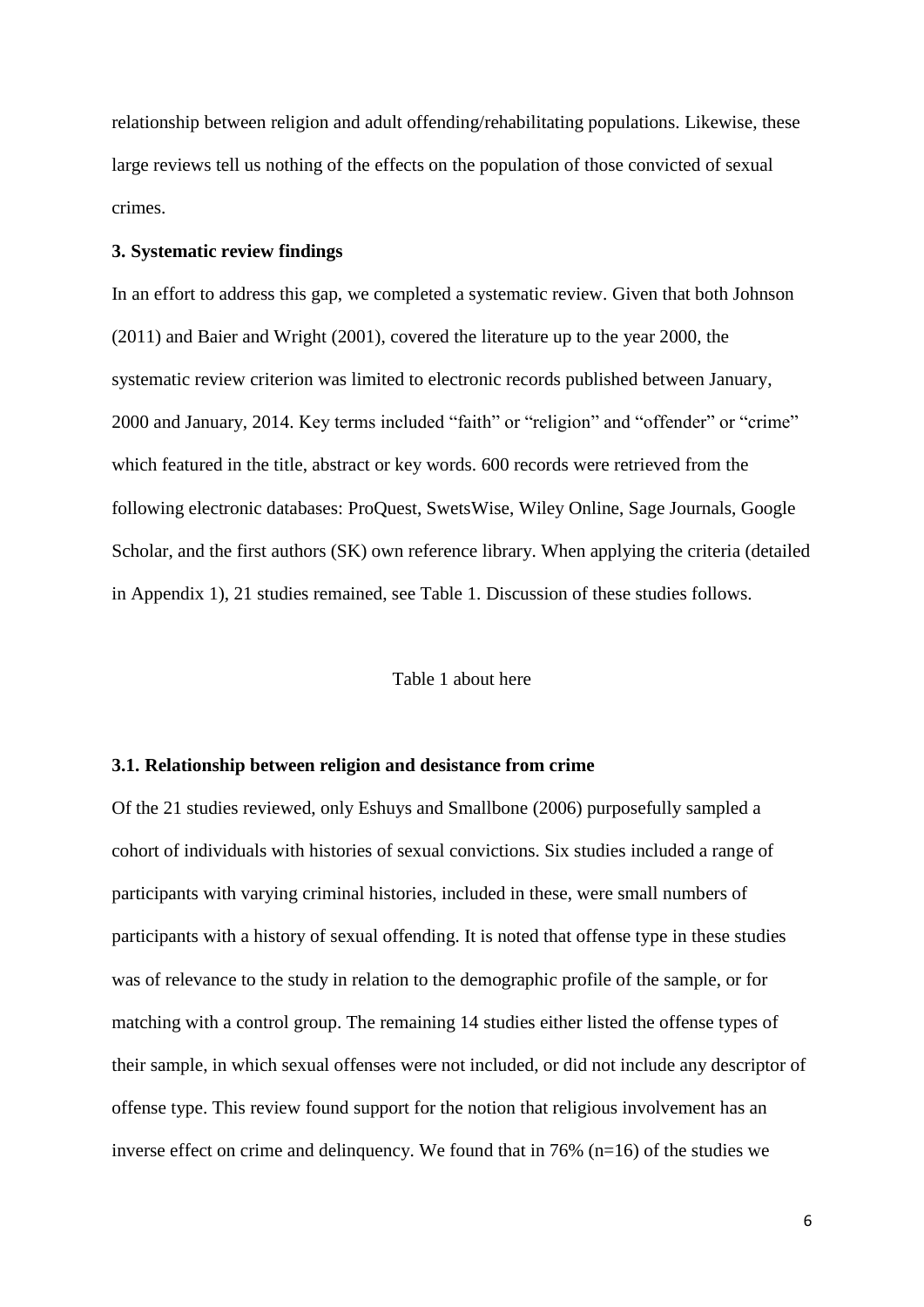sampled, where religious engagement had occurred, participants experienced a beneficial effect.

The reported beneficial effects of religious engagement include:(a) reduced recidivism, reduced use of substances, and assisting the desistance process (Adorjan & Chui, 2012; Bakken, Gunter, & Visher, 2014; Duwe & King, 2013; Giordano, Longmore, Schroeder, & Seffrin, 2008; Jensen & Gibbons, 2002); (b) acting as an emotional comforter improving psychological outcomes, such as a reduction in negative emotions including anger, depression, anxiety, and stress (Kerley, Matthews, & Schulz, 2005b; Mela, Marcoux, Baetz, Griffin, Angelski, & Deqiang, 2008; Schroeder & Frana, 2009); (c) improving pro-social peer association, strengthening social bonds and social opportunities (Adorjan & Chui, 2012; Clear, Hardyman, Stout, Lucken, & Dammer, 2000; Giordano et al., 2008; Kerley & Copes, 2009); (d) assisting individuals form positive identities giving a sense of purpose, meaning and a new way of life (Clear et al., 2000; Maruna, Wilson, & Curran, 2006); (e) reducing anti-social behaviors while in prison, such as fighting and arguing with other inmates, breaking prison rules (Kerley, Copes, Tewksbury, & Dabney, 2011; Kerley, Matthews, & Blanchard, 2005a; Kerley et al., 2005b; O'Connor & Perreyclear, 2002); and (f) enabling inmates to better cope with life in prison (Kerley & Copes, 2009; Maruna et al., 2006). Not all studies found an encouraging relationship between religion and crime; we consider these now.

### **3.2. No relationship/mixed relationship between religion and crime**

Johnson's (2004) study was the only one, in this review, to find no association between crime and faith. Of the group that did engage in the faith intervention program in prison, there was an initial improvement in recidivism rates, for those who engaged in more Bible studies, but over a longer period of measurement, the difference was negligible.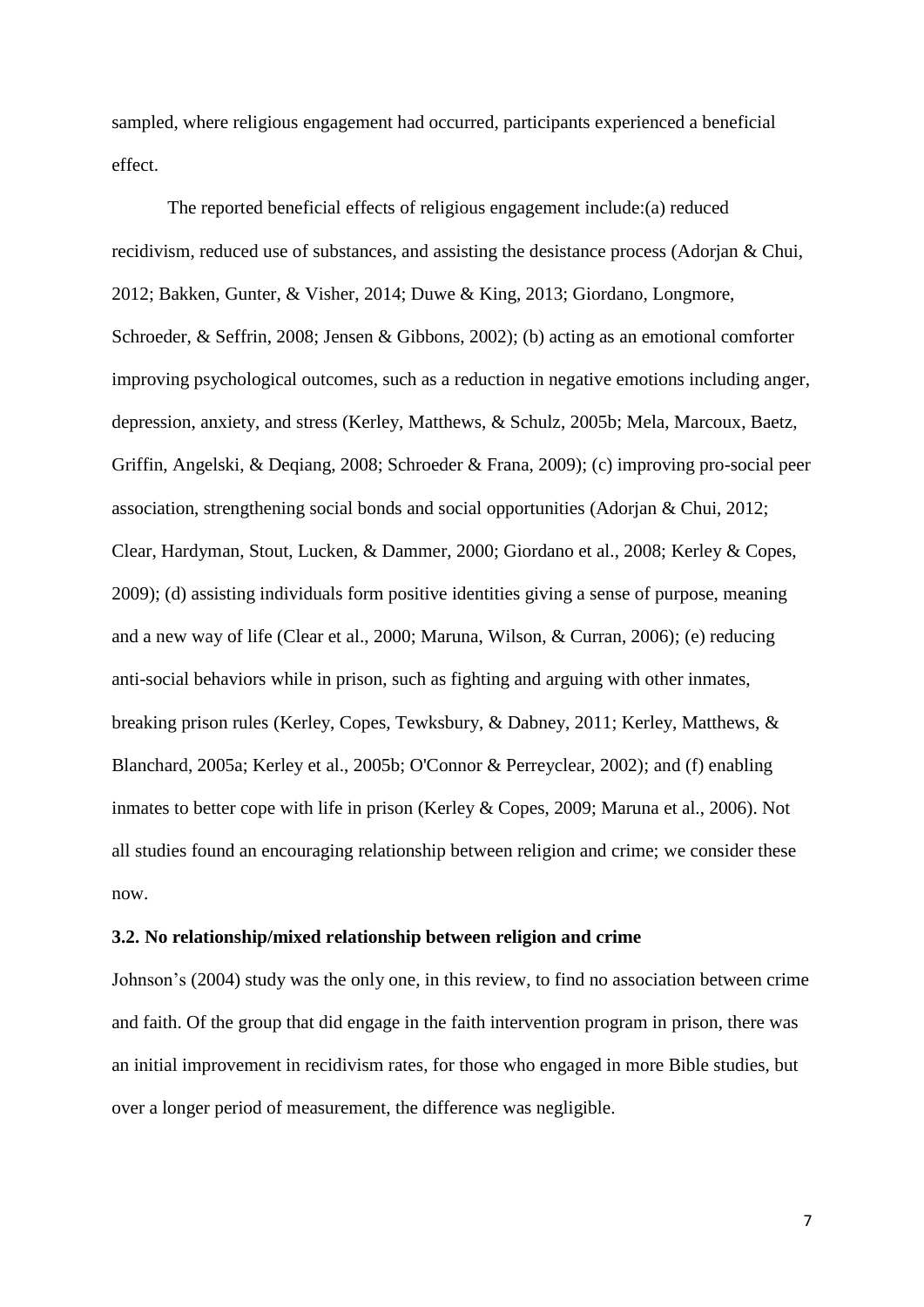Two studies reported mixed results and two with harmful outcomes. Pezzella and Vlahos (2014), considered the association between religious practice and health and risky health behaviors. They found no association between religion and the general health of the sample, but did find an inverse relationship between religion and risky behaviors such as substance abuse, extramarital, and unprotected sex practices. Allen, Phillips, Roff, Cavanaugh, and Day (2008), also found mixed results in their study of older inmates and their mental health experiences. Where inmates engaged in daily spiritual activities, they experienced less depression and reduced feelings of or a desire to hasten the end of life. However, greater religious coping and feeling abandoned by God were also associated with greater experiences of depression. Indeed, not only were there studies, which found no association between, religion and crime, two found a negative one relationship. These are considered here.

# **3.3. A harmful relationship between religion and crime**

There were two studies, which found the association between faith and crime to be a harmful one. In Topalli, Brezina, and Bernhardt's (2013) study, which examined street criminals, they found that those who held strong beliefs about God, punishment and the afterlife, used their beliefs not only to justify their offending behavior, but, as a motivation to do God's work. The authors make the important point that; their findings do not reveal an association with religion and crime *per se*, rather that participants engage in an inadequate or purposeful misinterpretation of religious scriptures, which in turn, allows the individual to engage in criminal deviancy. This process, it is reported, serves to alleviate and neutralize strong religious beliefs of death and the afterlife.

Eshuys and Smallbone's (2006) study of 111 prisoners incarcerated for sexual offenses found religion to be positively related to sexual offending. This study analyzed selfreport data of participants' lifetime experiences with religion. They categorized participants'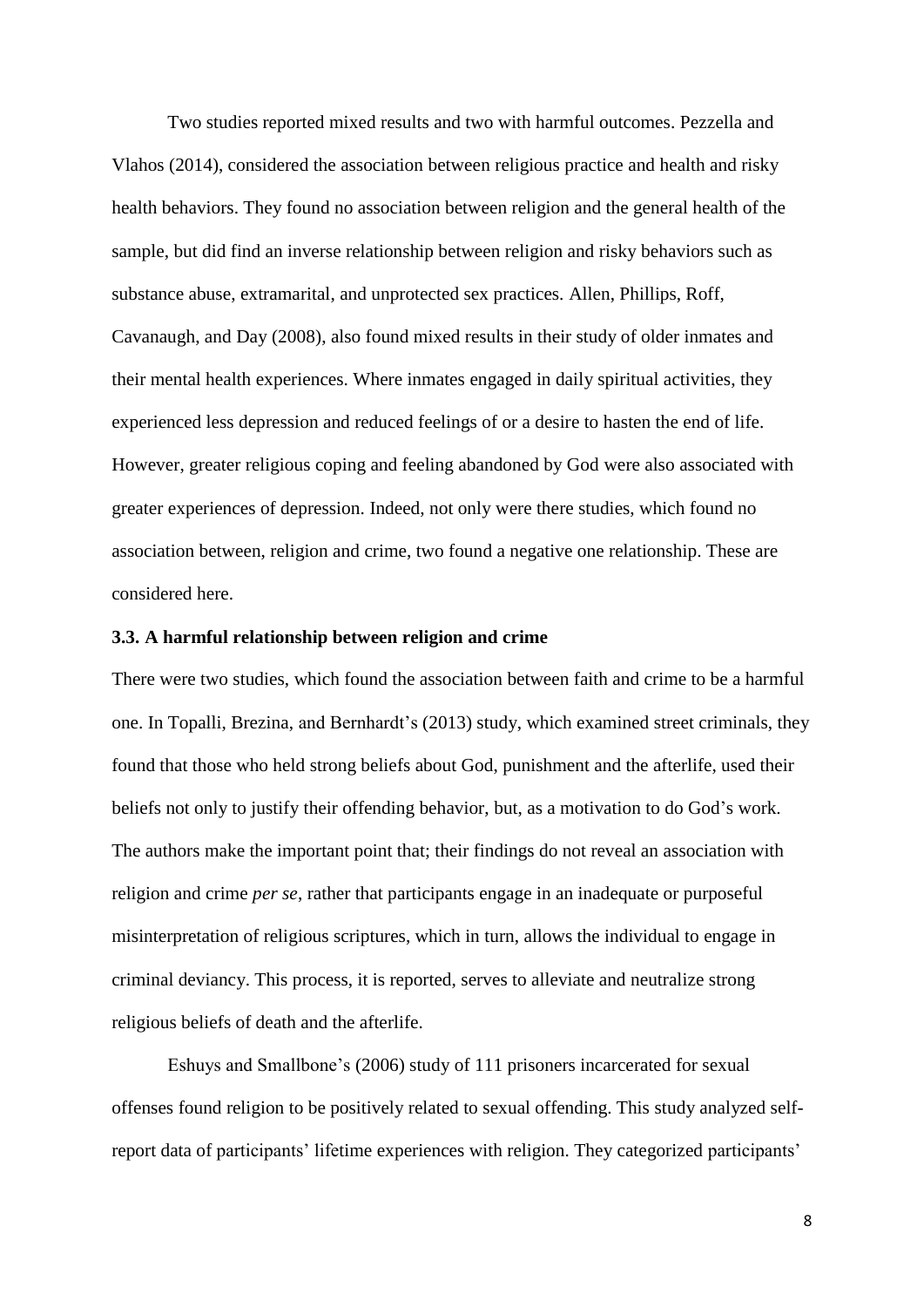experiences into four groups: (a) 'Atheists', who had low religious experiences both as a child and an adult, (b) 'Stayers', who had high religious experiences as a child and an adult, (c) 'Drop-Outs', who had high religious experiences as a child but not as an adult, and (d) 'Converts', who had low religious experiences as a child and high as an adult. These categories were then compared with the participants' criminogenic profile, including age, number of victims and gender and previous sexual and non-sexual offenses.

They found that stayers, those who had very strong religious beliefs and continued affiliation into adulthood (n=23), tended to have much younger and a greater number of victims, and had committed many more offenses when compared to the remaining participants' in the sample (Eshuys & Smallbone, 2006). The largest group in this study was the atheists (n=45) who were found to fit a more general offending profile. They were the youngest in the sample and had the fewest number of recorded sexual offenses. Victims of their sexual crimes were also much older. As too were the converts; however, this group had the most number of recorded non-sexual offenses, indicating a prolonged generalized offending history. The final group; the drop-outs, were found to be more likely to have been convicted of a previous sexual offense, but not as many as the participants who had maintained religious activity into adulthood.

These findings have significance for this review, particularly as this is the only study, to our knowledge, which specifically explores the relationship between religious affiliation and a population of people convicted of sexual offending. The study appears to tell us that those offenders who experienced religion over their lifetime while holding "hell-fire" beliefs (i.e., belief in life after death, supernatural eternal punishment, sinner goes to eternal hell and damnation, etc.), saw their faith in an extreme and unforgiving way. This group, it appears, is likely to have lived by dominant patriarchal values; living with an inflexible interpretation of the scriptures. Such belief systems are likely to have included pro-offending attitudes, such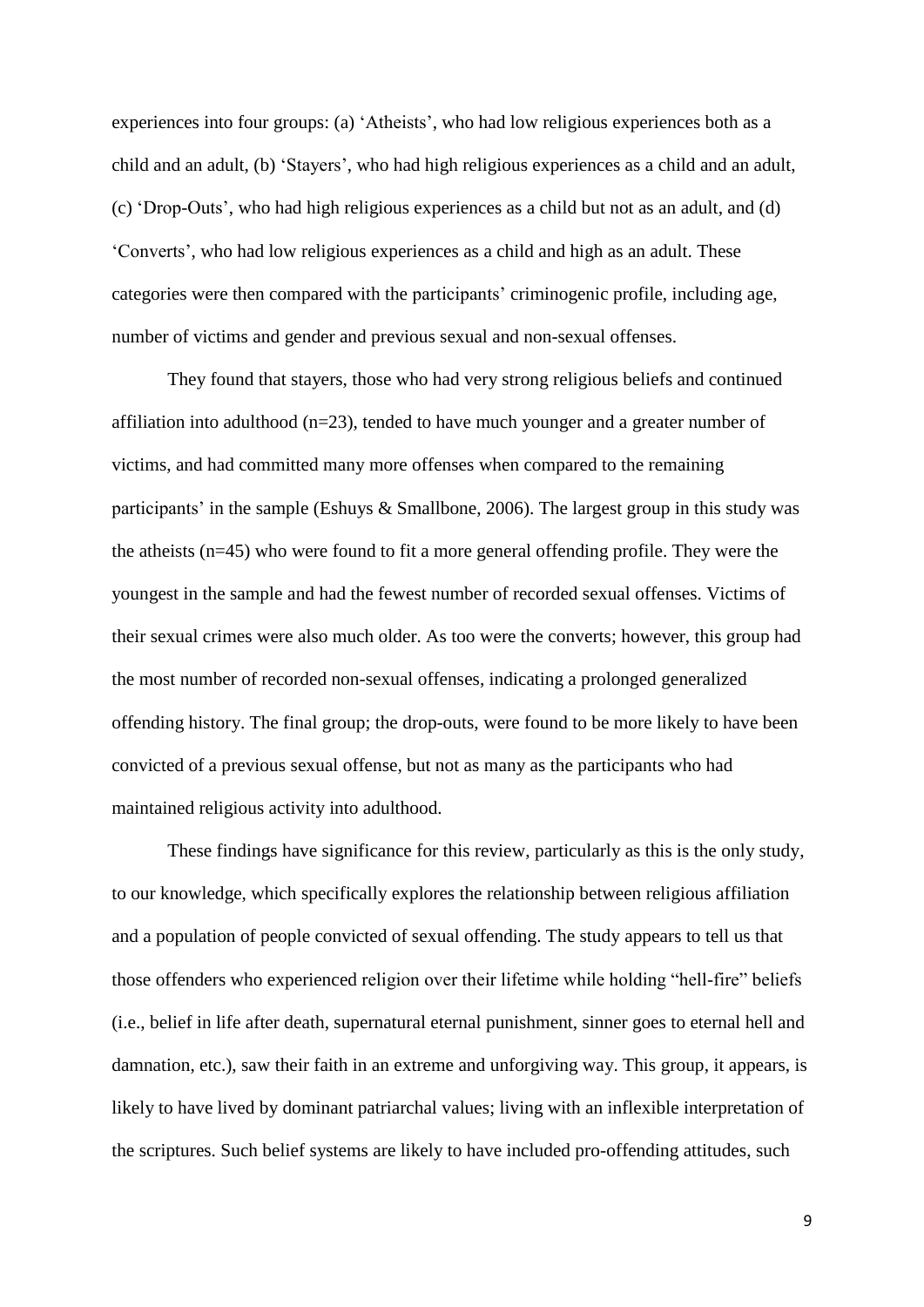as, beliefs about entitlement, seeing children as sexual beings and assuming women always want sex (Craissati & Beech, 2003). However, these findings are in relation to participant's experiences of faith, linked to offending, rather than linked to rehabilitation. They do, nevertheless, have real value in helping us to understand which people may or may not benefit from being encouraged to participate in religious or spiritual communities.

In summary, this current systematic review finds overwhelming evidence that religious affiliation and practice brings beneficial outcomes for those incarcerated for their crimes and while living in the community. However, with the exception of one study, the findings do not include specific insight into the effects of religion on a population convicted of sexual offending. We will now examine, the effects of religion and spirituality for those rehabilitating from sexual offending.

### **4. Proposed value of a faith environment in supporting the desistance process**

Given the current gap in the literature, we would note that involvement with religion or spirituality might offer an appropriate environment to assist those convicted of sexual offending to reintegrate back into the community. We would note that a faith environment might act both as a catalyst to change and/or as a mechanism for maintaining change. Desistance occurs over a period of time and involves psychological, social, and environmental mechanisms (Göbbels et al., 2012). The potential role of an environmental mechanism, such as a faith community, might be an important one; as such environments allow interplay of both psychological and social mechanisms. That said, our propositions must be contextualized within formal risk management processes. We argue that in order to reintegrate those convicted of sexual offending, and help prevent further reoffending, reintegration should only ever occur in conjunction with robust risk assessment and case management, carried out by qualified and supported specialist practitioners.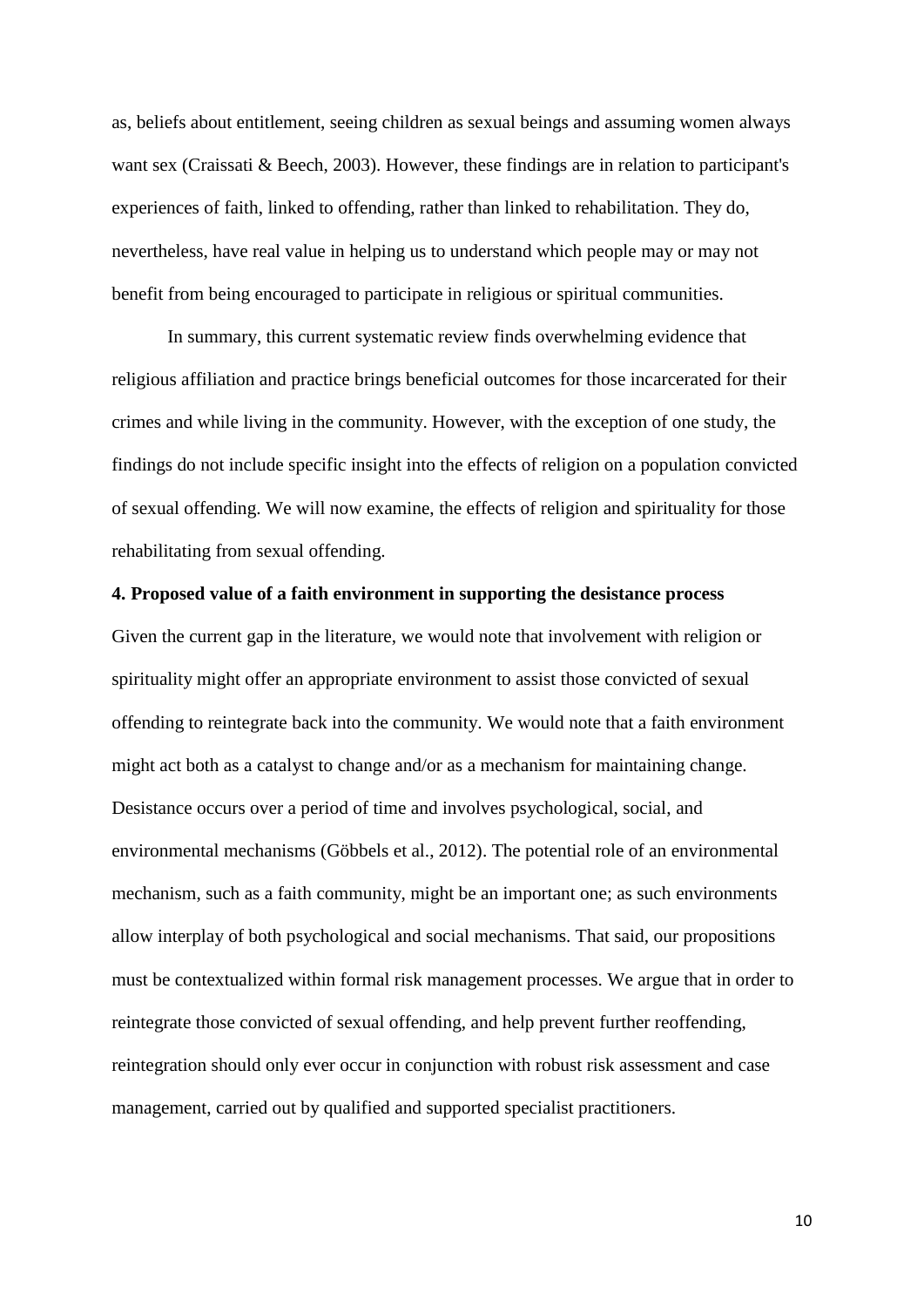The value of religion and spirituality is not a new proposition for supporting the desistance process; Giordano et al. (2002) claimed that a religious community is one of the most powerful 'hooks for change' (a catalyst for cognitive transformation required for long term behavioral change). Even so, research into this phenomenon, particularly for those convicted of sexual offending is limited. Indeed, there are concerns, that situations such as faith environments, can be strong influences on criminal behavior, and such situations can provide both the opportunity and access to potential victims (Smallbone et al., 2013). We discuss these concerns below, but first we begin at the initial phase in the desistance process, or decisive moment, as detailed by Göbbels et al. (2012) in their Integrated Theory of Desistance from Sexual Offending.

# **4.1. The primary phase of desistance**

According to Maruna (2001), the desistance process occurs in two distinct phases: A primary phase where crime stops, and a secondary phase, where the individual transforms identity and roles, demarking a clear change in the self. This first phase requires certain conditions, such as a 'hook' or a trigger to promote a person's interest in change (Giordano et al., 2008). These conditions are often stimulated when an individual faces a life changing event, they begin to question who they are, or what they have done, and they often spend time reflecting and self-evaluating (Göbbels et al., 2012). Indeed, the prison environment is one place where these three conditions are most likely to occur. Prison is perhaps one of the most hostile and harsh places for those convicted of sexual offending to exist (Schwaebe, 2005). Such individuals, often face segregation from the general prison population, often for their own safety (Priestley, 1980). People from the prison faith community, such as chaplains, or prison volunteers, may be the first people within the prison with whom, prisoners feel safe. Indeed, initial reasons for attending religious groups are not always for spiritual or personal change; engagement may be to feel safe, to mix with others outside of prison and gain material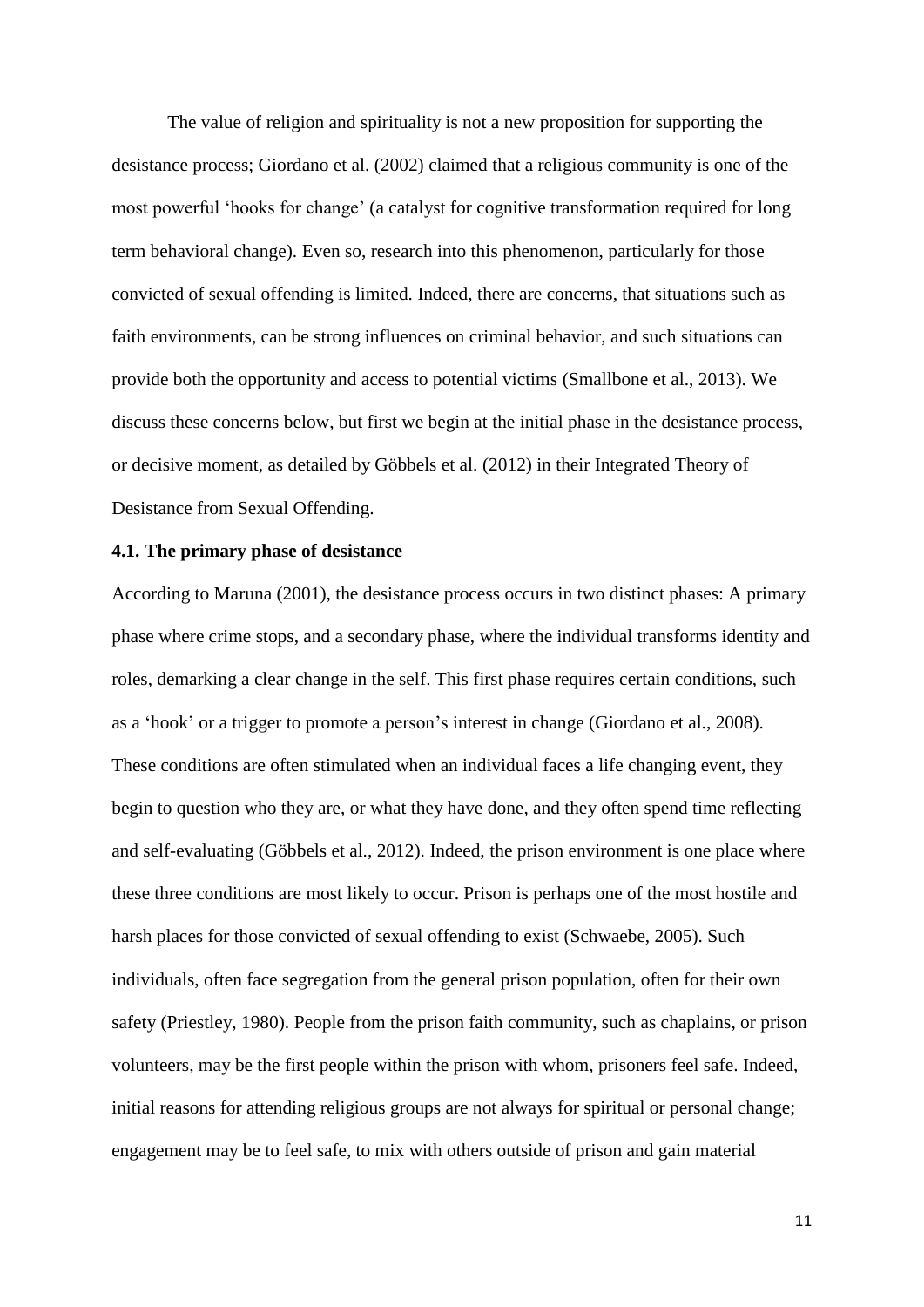comforts (Clear et al., 2000). Such interactions provide small luxuries not readily available in prison, such as cakes and biscuits, along with comfort, hope and direction to a new way of life. Access to a religious group or spiritual belief system might therefore, provide a 'hook' to the first phase of the desistance process. However, in isolation this is inadequate.

The second phase of the process requires a more substantial and meaningful change. It is one that requires both internal transformation and the external support from others. We consider how a faith or spiritual community might reinforce this second phase, by first examining the period of re-entry.

# **4.2. Supporting re-entry**

Perhaps the most difficult phase of the desistance process for those convicted of sexual offending is the re-entry phase (Göbbels et al., 2012). The public perception of 'sexual offenders' is one of risk and dangerousness; they are perceived as untreatable individuals, incapable of change (Payne, Tewksbury, & Mustaine, 2010). In addition, criminal justice policy and practice characterize people convicted of sexual crime, in terms of risk, danger, and persistence. Because the primary method to deal with those convicted of sexual offenses is to manage, treat, and punish (McNeill, 2004), utilizing support from those outside of the criminal justice circuit, is a practicable option.

Although support from friends and family, who do not hold true stigmatized labels can be invaluable, often those convicted of sexual offending are socially isolated and separated from family following court sanctions (Robbers, 2009; Tewksbury, 2005). Locating others within the community who are willing and skilled to work with such stigmatized individuals is a challenge. Skills to support people moving through a behavioral change process requires: empathy, collaboration, (Durnescu, 2012) a tolerance for the inevitable lapses likely to be experienced when making changes (Prochasca & Diclemente, 1983); and a belief that people can change (Maruna, Lebel, Mitchell, & Naples, 2004).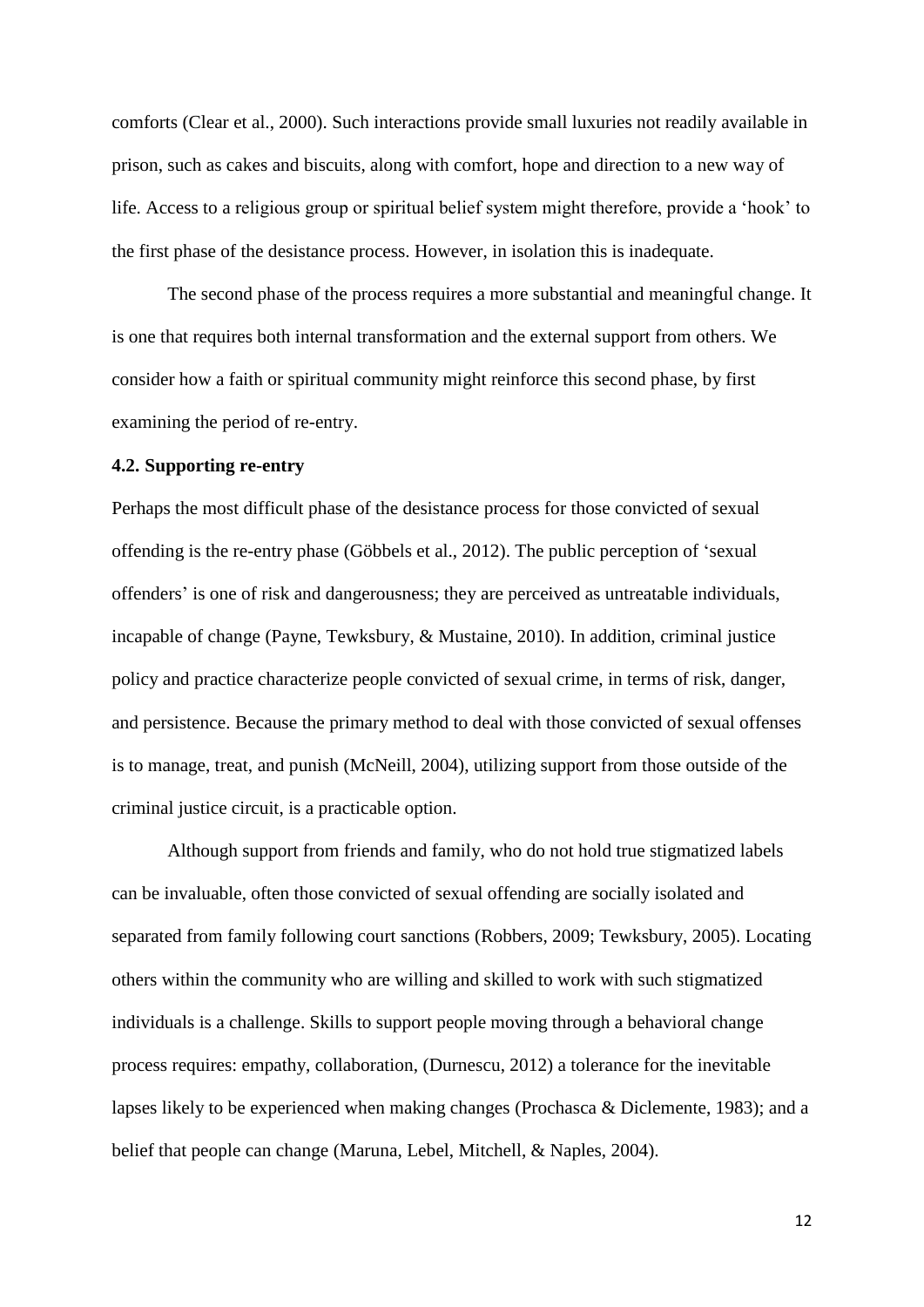Given that faith communities champion humane kinship through altruistic activities (Kotze, 2013), and promote virtues such as respect, care, compassion and forgiveness, such association would foster and support the de-labeling process required to maintain desistance. Indeed, many faith-based organizations dedicate their work to support and reintegrate people back into the community, and are supported by committed volunteers (Phillips, Whitehead, Groombridge, & Bonham, 2011). In fact, a provision outside of a persons disconnected family, and distinct from formal criminal-justice agencies, may not only stimulate the desistance process, but also offer a non-threatening support network (Clear et al., 2000). Religious and spiritual communities could, therefore, provide access to people, who are able to dismiss the stigmatized label associated with 'sexual offending' and thereby facilitate a process of change (Maruna et al., 2006) along with introducing the individual to wider social opportunities and networks.

# **4.3. Developing new networks**

The second phase in the process of desistance requires people to seek out new networks and to develop new or existing pro-social relationships. Promoting association within a faith community, would enable people to distance themselves from anti-social associations and interact and network with pro-social others (Kerley & Copes, 2009). Such a model has been successfully integrated into many communities across the United Kingdom, United States, and Canada. For example, Circles of Support and Accountability (COSA) work specifically, in this way, with those who have committed sexual offenses (Hanvey, Wilson, & Philpot, 2011). COSA was originally founded by a Christian Minister; he gathered support within his local community to work with people at high risk of sexual recidivism, who were released from custody without statutory restraint or support. Current COSA volunteers are drawn from a wider community, and faith is not a dominant feature, although the values of the original circle remain.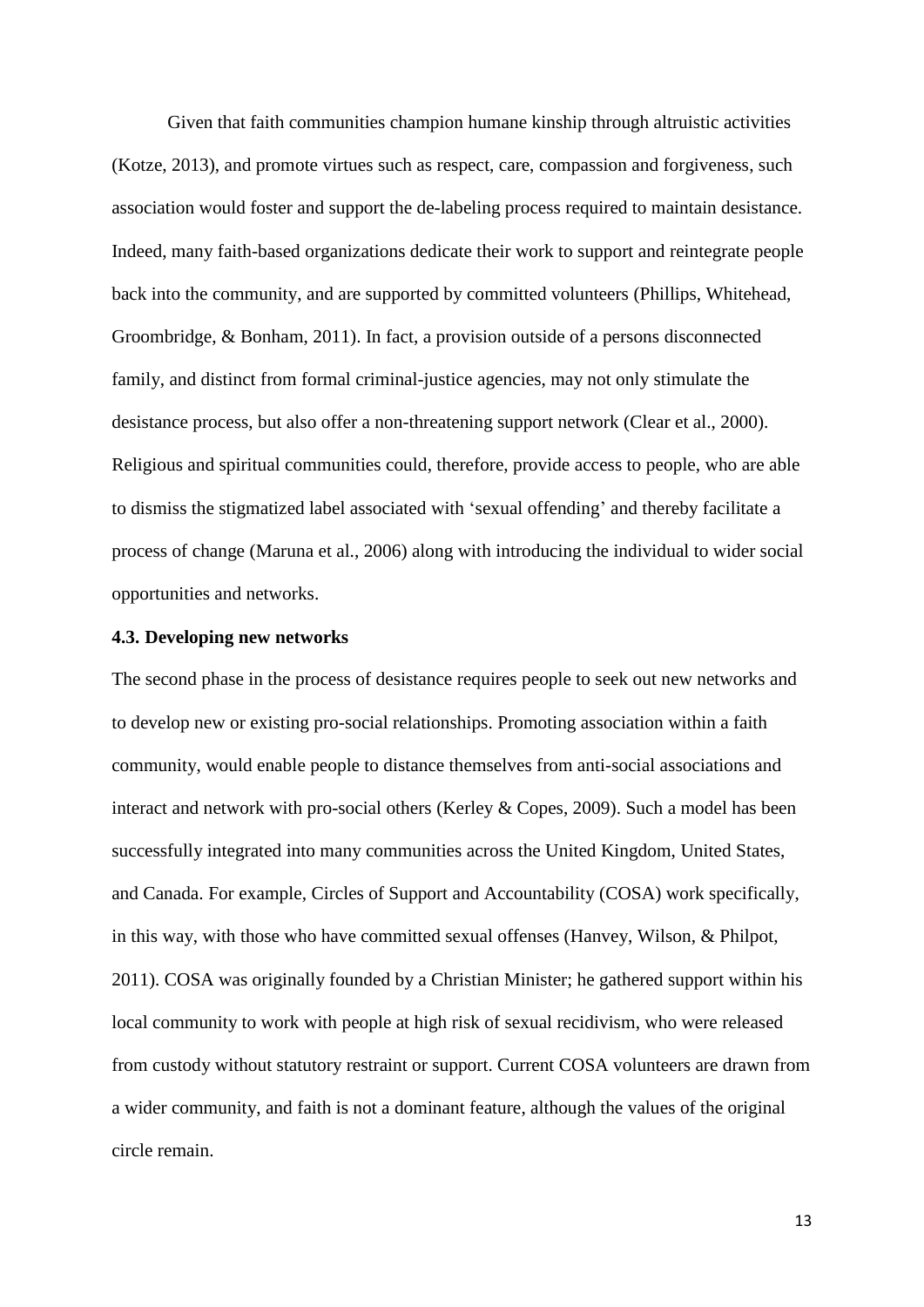Religious and spiritual communities informally replicate this model. Not only does engagement with a faith community provide spiritual connection for those seeking this, but it can provide alternative pro-social networks otherwise absent from those previously engaged with crime (Giordano et al., 2008). While the many activities within religious and spiritual groups, center on worship or practice, many social activities also take place, allowing for interaction and development of new networks and opportunities. There are likely to be varying degrees, of acceptance and tolerance, even within faith communities. However because most faith communities promote inclusivity and unity, it is expected that such groups might go some way to mitigate the risk of exclusion and instead increase networking opportunities.

# **4.4. Redemption**

In order for individuals to reconnect with the true self (Giordano et al., 2008), rationalize old behaviors (Maruna, 2001), or re-invent a whole new identity (Paternoster & Bushway, 2009), there exists the need for redemption (Maruna, 2009). Redemption is, however, a reciprocal process requiring two willing parties. For those wishing to change from a position of deviancy to one of good moral standing, a 'moral mediator' between offender and community is required (McNeill & Farrall, 2013). Religious and spiritual communities can provide this bridge between prison or court sanctions and the community. Indeed, in the United Kingdom, many faith-based organizations, such as, the Community Chaplaincy, Langley House Trust and St George's Crypt already provide this service, with volunteers meeting people while still in prison and assisting them, by, mediating reintegration barriers such as housing, employment and providing a contact for release (CLINKS, 2014).

This moral mediation can act as a platform to re-inventing a new identity through exposure to new ways of thinking and viewing the world. Many faiths encourage the reinvention of self-narratives, assisting people to deal with their past regressions, by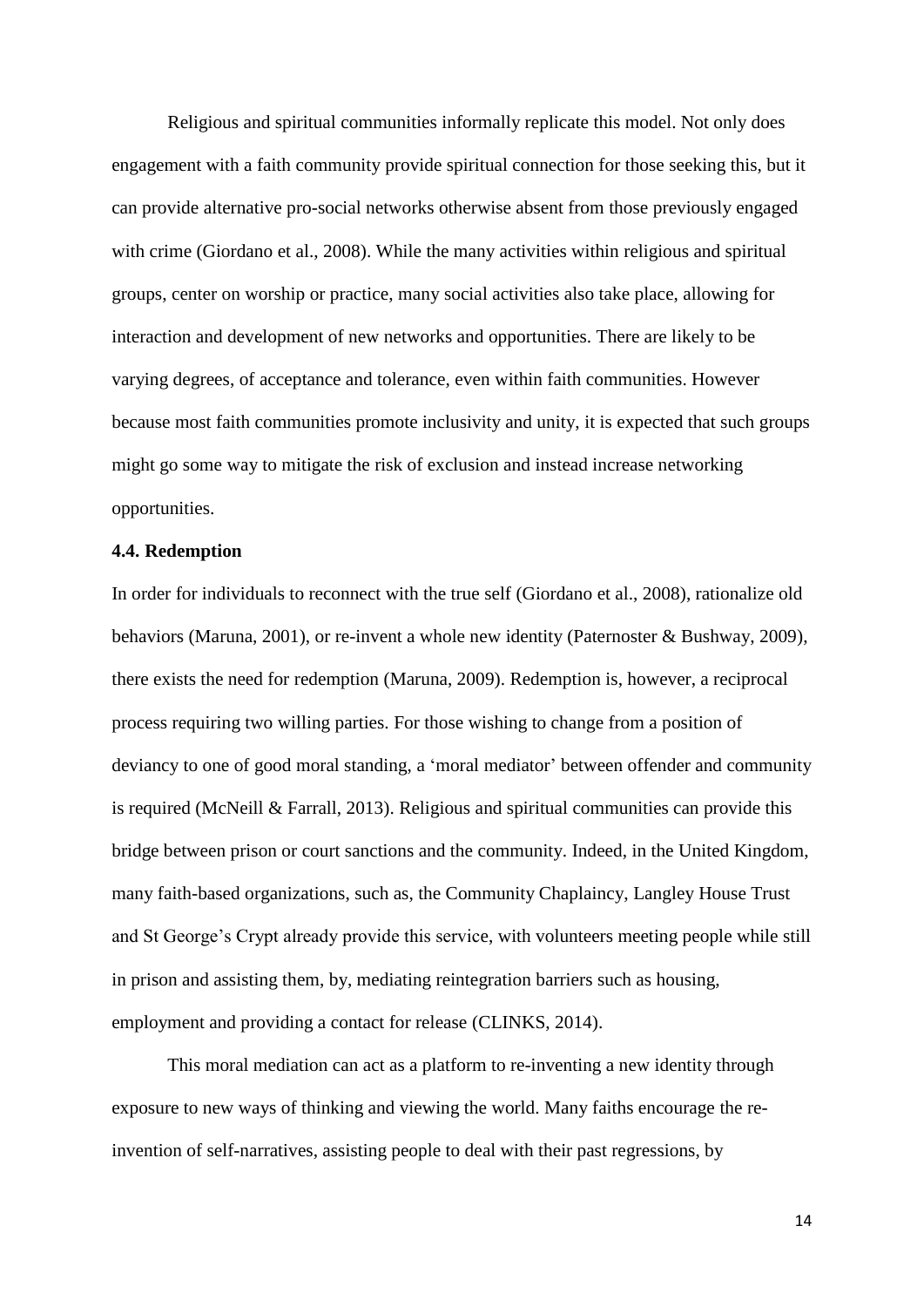acknowledging their guilt and moving forward to a new life rather than being paralyzed by feelings of shame (Clear et al., 2000), here, people can begin to develop narratives which define themselves as 'non-offenders'(Göbbels et al., 2012). This also allows people the opportunity to give back to society, to advocate on the behalf of others and truly make amends for their actions.

## **4.5. Reparation**

Those in the final maintenance stage of desistance tend to have a desire to bring meaning to their life (Aresti, Eatough, & Brooks-Gordon, 2010) along with the need to give back to others (Maruna, 2001). Faith communities are notoriously driven to help and support the communities they serve. While many religious and spiritual organizations' missions might be to proselytize none-believers, this is not their sole aim. Many endeavor to reach out and aid the most marginalized of society. Indeed, where a sense of purpose and duty is experienced, for those convicted of crime, this tends to be gained by those active in the church (Clear et al., 2000). The considerable charitable energies employed by faith communities might therefore, serve as a pathway for reforming offenders in which they can begin to meet their own needs to give back to society. This process is mutually rewarding, as others in need are supported and encouraged, and the giver self-rewards for assisting others (Kerley et al., 2011).

# **5. The potential for abuse within a faith environment**

The relationship between being involved with a religious and spiritual community and the facilitation of the process of desistance, for those convicted of sexual offending, is important. Not only might faith communities provide the initial incentive required for someone to enter the first phase of the process of desisting from crime; but, in an environment which offers peer support, care, belief in change and opportunities to enhance social networks, change could be maintained over a substantial period of time. However, we are mindful that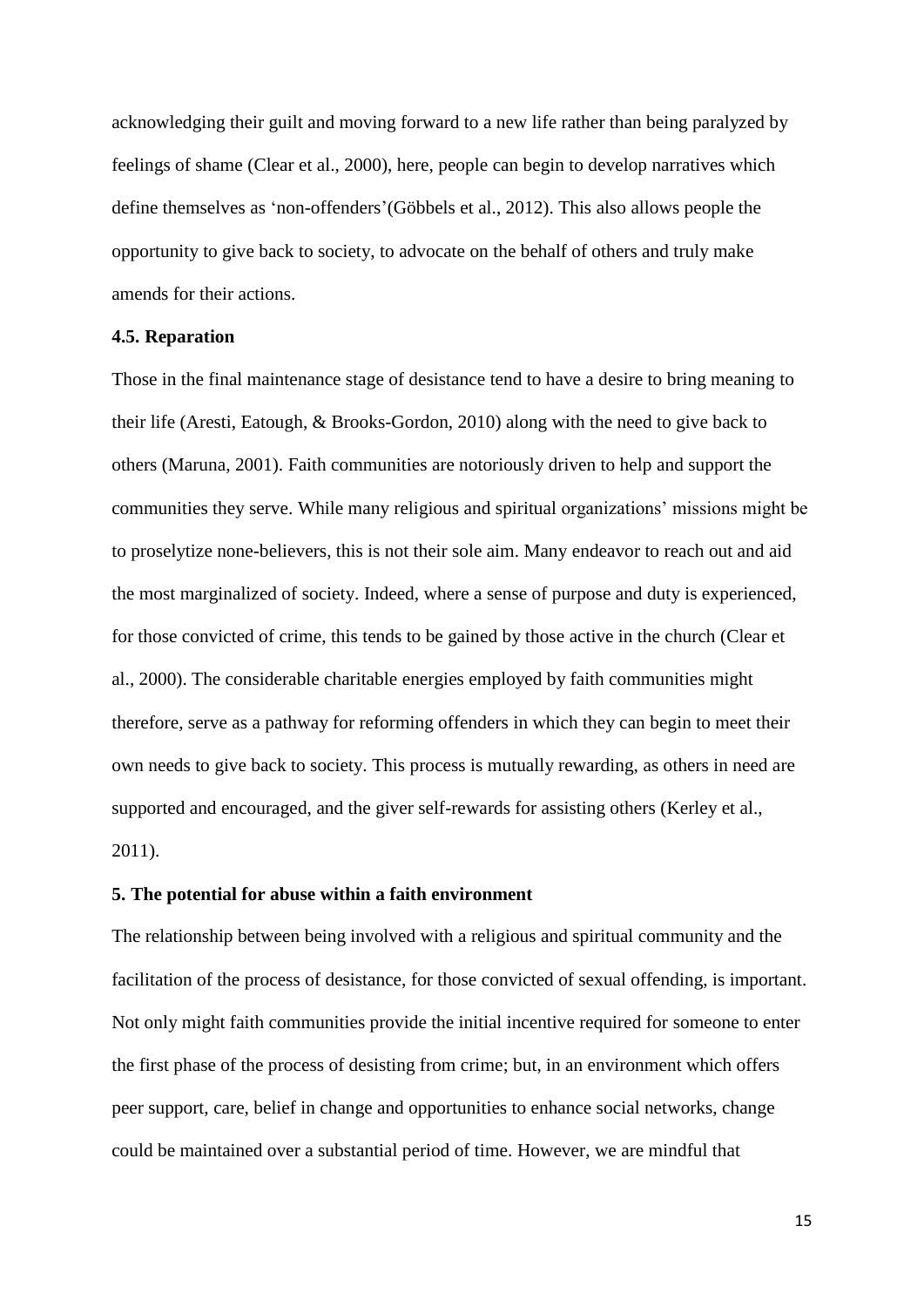situations, such as religious or spiritual environments, can also provide opportunities for sexually abusive behaviors (Smallbone et al., 2013); this must be monitored, and is discussed here briefly.

The environment in which a person lives or works can be a cause for those with preexisting vulnerabilities to sexually offend (Ward & Beech, 2006). A faith environment is one vulnerable to such abuse. In the first instance, a religious or spiritual environment provides an opportunity to those people, already predisposed to sexual offending. Such a person might seek out and target a faith environment, or should they find themselves in a faith community, act impulsively on opportunities (Smallbone et al., 2013).

In addition, there are some people for whom the environment itself acts as an influence. Smallbone, Marshall, and Wortley (2013), divide these sexual offenders into three categories. First, the 'committed' sexual offender will actively seek out and manipulate situations in which to offend. He is more likely to have quite a criminalized history and be easily tempted by opportunity. The second type is the 'opportunistic' sexual offender, who does not create opportunities, but rather, takes advantage of them as they arise. He is likely to have a low-level criminal history and appears to function naturally, holding down a job, is married, etc. The final type is the 'situational' sexual offender who is generally non-criminal and begins offending late in life. He is unlikely to create a situation, but sexual offending develops following emotional attachment or congruence with a child; this type offends against people he feels close to, within his environment.

It is, therefore, imperative that practitioners responsible for the management and monitoring of such clients are alert to the risks of such environmental factors. Indeed, practitioners must be qualified, experienced, and well supported when managing people convicted of sexual offending (*Position Statement for the Assessment, Management and Treatment of Sex Offenders*, Ministry of Justice, 2010). It is essential, before any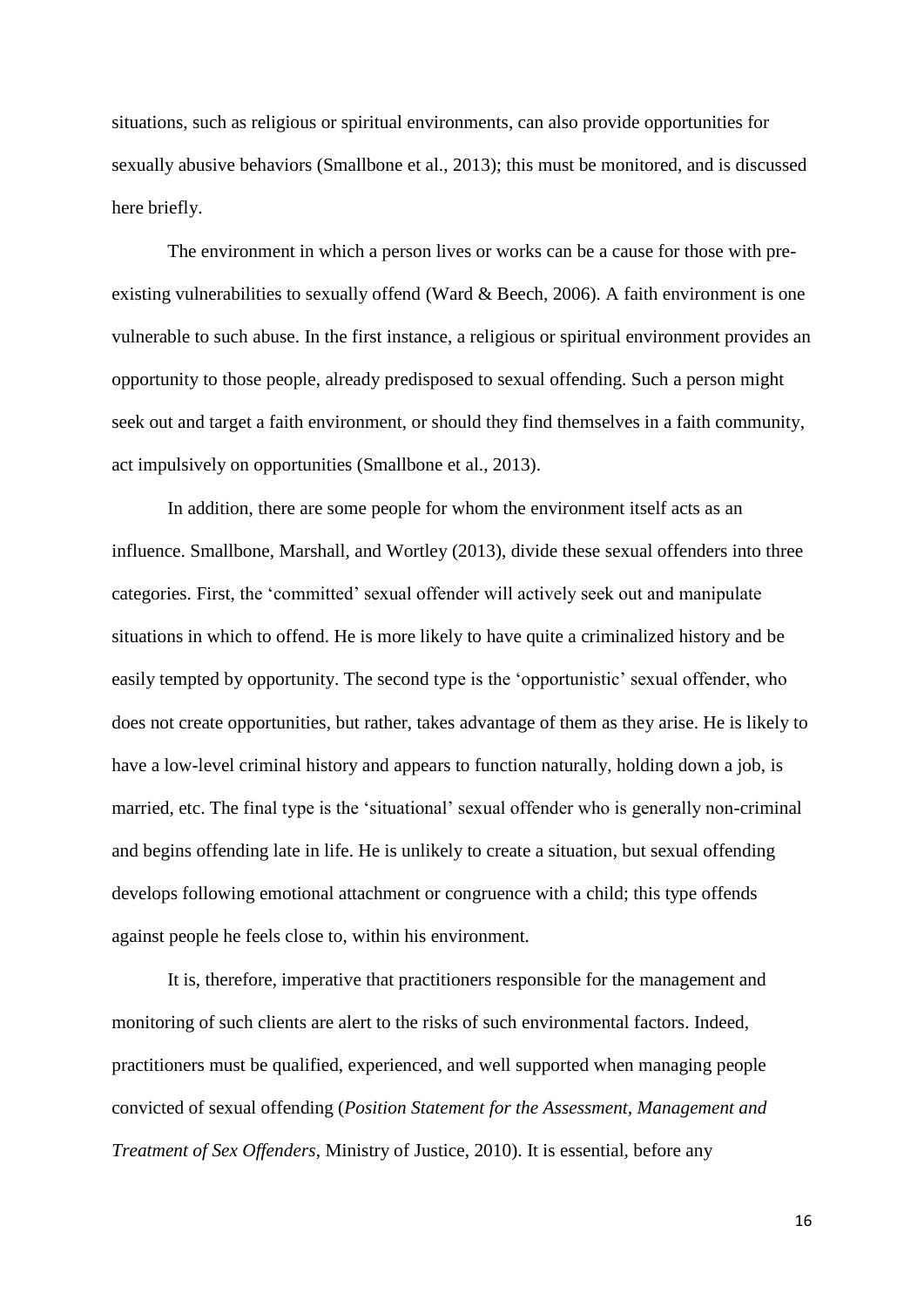reintegration intervention is utilized, that practitioners first assess the risk and needs of those convicted of sexual offending, by using specialized, systematic and comprehensive risk management tools (Bonta & Andrews, 2007). By experienced and trained practitioners, using specialist risk assessment tools, they are able to make robust and defensible risk assessments, and design reintegration plans that address known factors linked to offending behavior, such as having poor social networks (Cortoni, 2009), an unstable lifestyle (Hanson & Morton-Bourgon, 2004), or specific sexual risk factors such as a sexual arousal to children (Hanson  $\&$ Bussiere, 1998). Using empirically based risk management tools (Andrews & Bonta, 2010), practitioners can design meaningful reintegration strategies.

It should also be noted that professionals supporting those convicted of sexual offending to reintegrate back into the community, must also be aware of the capabilities of their clients. As part of the robust assessment of a persons' risk, practitioners must give equal attention to the needs of the client. While public protection concerns are rightly a high priority, practitioners can become preoccupied by this. As a consequence, they fail to address the specific and often unique needs of the client (Connelly  $\&$  Williamson, 2000). This presents a particular ethical concern, as reintegrating people back into the community who are ill prepared or de-skilled for the process has the potential to cause further harm. Not only might the person being reintegrated be harmed in the process, but people who commit crime often do so because they lack the internal and external resources to function in society and achieve meaningful life goals (Ward & Stewart, 2003); therefore, it places others at risk too. To help mitigate this, practitioners should embed, into rehabilitation strategies, support to help overcome social deficits or social problems (Ward & Laws, 2010) and help build a sense of agency and hope using the involvement of significant others to support the process (McNeill, 2009).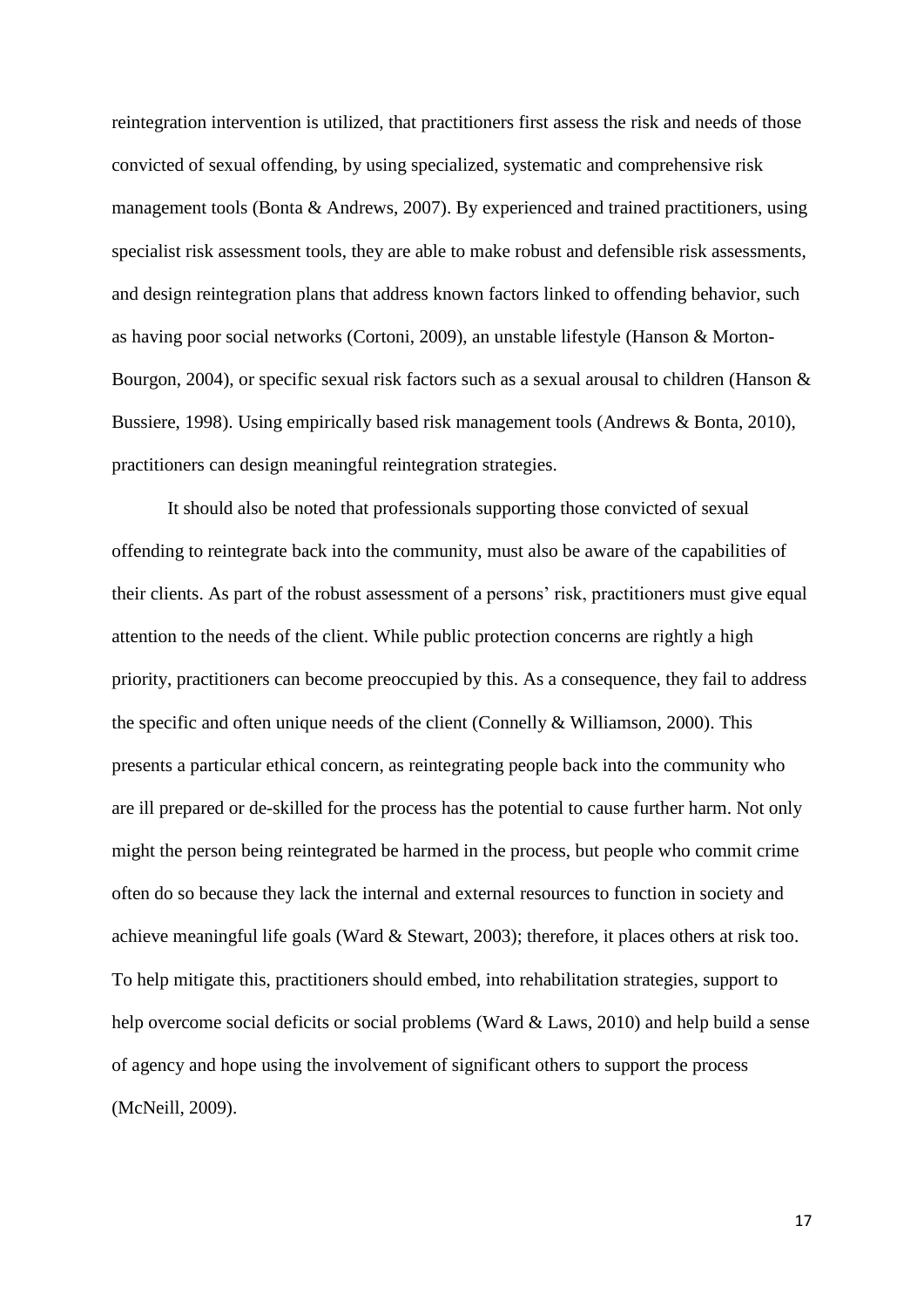However, not all individuals convicted of sexual offending might be appropriately targeted to return to a religious or spiritual community. In particular, those where the faith environment was directly linked to their offending, might be an unsuitable candidate for such a reintegration strategy. For example, as Smallbone et al. (2013) note, situational offenders include professionals who sexually abuse, such as priests or church leaders. It is, therefore, timely that we bring to attention the literature on professionals who sexually abuse.

#### **5.1. Professional sexual offenders**

Professionals who sexually offend are individuals who exploit their employment status to access and abuse children. These include professionals such as teachers, foster carers, youth workers, and pertinent to this review, religious leaders (Sullivan & Beech, 2002, 2004). This subgroup of sexual perpetrators is somewhat distinct from the needs of the population of offenders this review aims to assist. That is, we aim to explore how being involved in a religious or spiritual community can assist in the rehabilitation process, rather than examining links between faith and the onset of crime. Even though we excluded this group from our current systematic review, contemporary literature on professionals who sexually offend within faith communities is buoyant (see Sullivan & Beech, 2002 and Terry, 2008 for reviews) and, therefore, an important domain deserving a brief discussion here.

The media, in particular, have played a significant role in providing scandalous accounts of incidences of abuse across religious denominations (Jenkins, 2001). Even though such abuse is carried out by only a small subset of the general sexual offending population, the offenses commissioned by those in religious authority have come into greater focus. A flurry of academic responses is noted, attempting to profile perpetrators, understand the prevalence of abuse and profile their victims. Likewise, efforts to determine effective strategies to assess, manage, treat, and prevent offenses occurring in the future, have also been observed. Much of the current knowledge is based on the findings of the "Nature and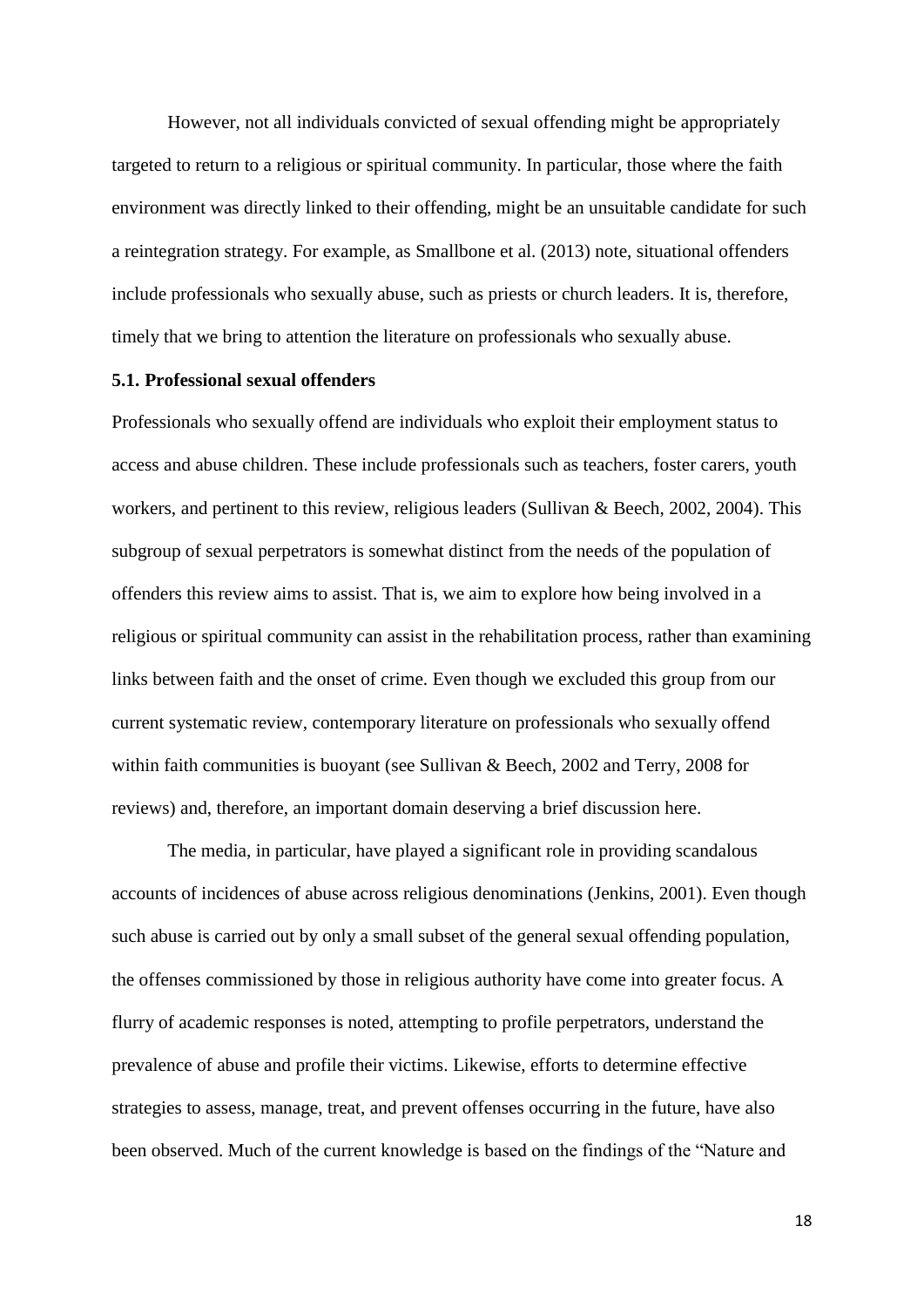Scope" (John Jay College, 2004) study commissioned by the Catholic Church in the United States. However, while the literature is relatively comprehensive, it remains inconclusive and offers some contradictions as to whether this subgroup is distinct or not from the general sexual offending population.

On the one hand, when compared to the general sexual offending population, the demographic profile of religious professionals who sexually abuse is different. They tend to have had better educational experiences, be slightly older, single, use some levels of force in their offending, and lack any criminal history (Langevin, Curnoe, & Bain, 2000). Their victim profile is also quite distinct; they tend to target young boys and use their professional status in the church to both access children and gain their trust (Firestone, Moulden, & Wexler, 2009). They report that their sexually deviant interest in children became part of their motivation to work in their chosen profession (Kotze, 2013; Sullivan & Beech, 2004). Indeed, because of their offending prevalence, recidivism, and age, this group is more comparative to white-collar criminals rather than the general sexual offending population (Piquero, Piquero, Terry, Youstin, & Nobles, 2008).

However, other studies suggest the profile of religious professionals who sexually abuse is, in fact, similar in many ways to the general sexual offending population. They are comparative in terms of the risk factors found to be associated with repeat offending, such as having all male victims and engaging in sexual offending at a young age (Perillo, Mercado, & Terry, 2008). Like general sexual offending populations, the number of offenses and victims tend to be in single figures, and those committing multiple and enduring offenses remain in the minority (Mercado, Tallon, & Terry, 2008). Religious professionals who sexually abuse tend to be known to the victim, do not network with other offenders, are not prolific users of child abuse imagery, and are not deviantly fixated or attracted to children (Terry & Ackerman, 2008). Finally, they also tend to abuse as a result of situational opportunity (Holt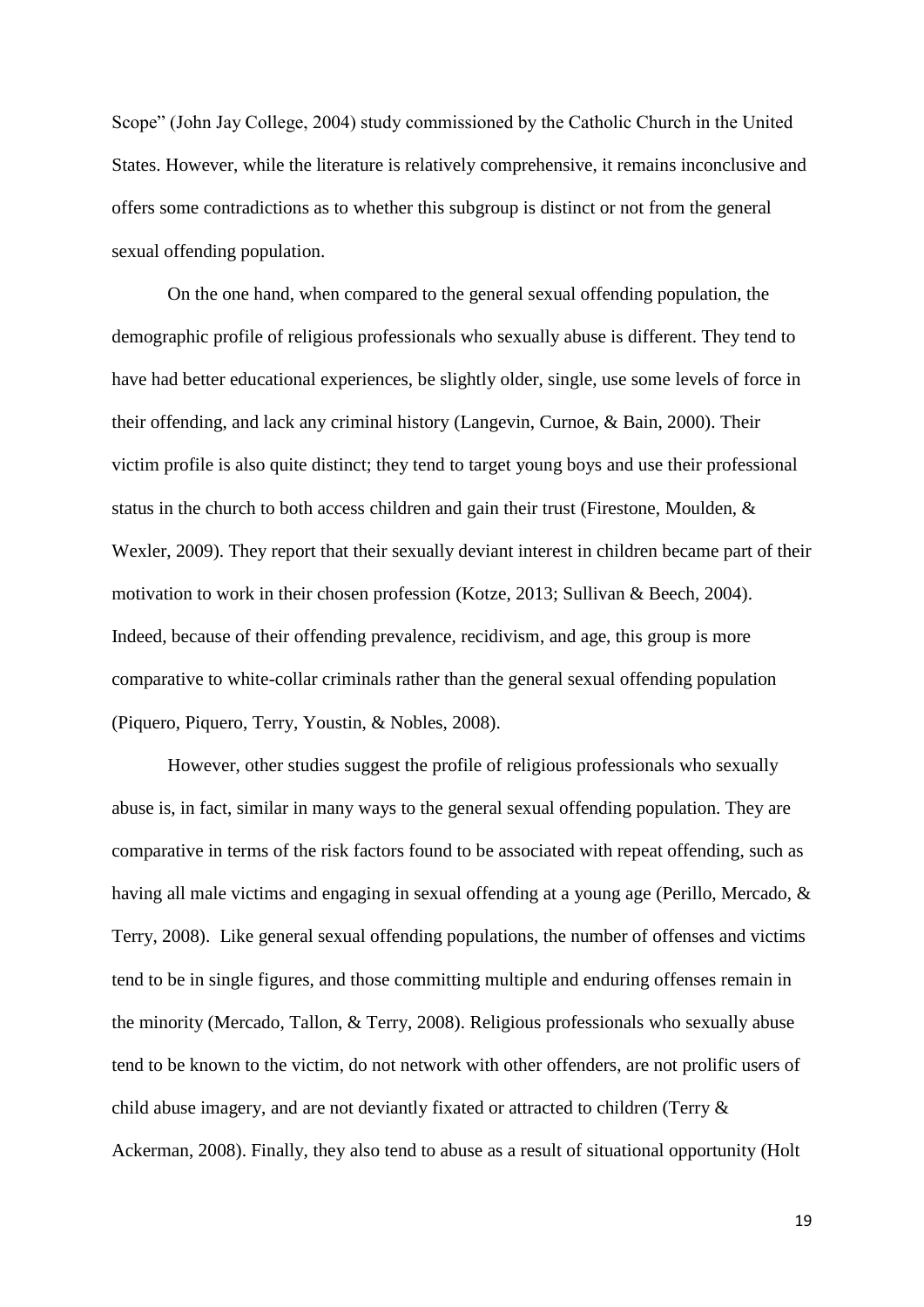& Massey, 2013). Thus, religious professionals who sexually abuse may not be as distinct from the general sexual offending population as perhaps first thought. In terms of assessment and treatment, they are likely not to require different approaches. However, when reintegrating religious professionals who sexually abuse back into the community, alternatives to a faith environment may be required.

# **6. Conclusions**

Someone seeking potential victims to sexually abuse can utilize a faith environment, like any community where children and vulnerable adults co-exist, inappropriately. While the majority of those convicted of sexual offending do not go on to commit further sexual offenses, a small percentage do (Farmer & Mann, 2010). Therefore, before any rehabilitation strategy is designed and implemented, experienced, trained practitioners should carry out a robust and empirically tested risk assessment. Such assessment will help determined the likelihood of possible recidivism, the motivations of the client, and their individual needs. Without such systematic assessment and appreciation of clients' risks, needs, and motivations, people may well misuse religious text, distort its religious meanings, and compromise the goodwill and care of a faith community, to become a place to groom victims and ultimately re-offend.

We used positive criminological theories and a systematic review of the faith literature to support our rationale that religious and spiritual communities appear to be at least one option to assist the journey of desistance in general offending populations. Indeed, there are also many non-religious groups and communities who appear to provide just as valuable an environment as those with a religious ideology. However, because of the limited understanding of how religious and spiritual communities might help those convicted of sexual offending to desist, for the purpose of this review, we concentrated on these groups. We have argued that a faith community is likely to act as a complementary environment to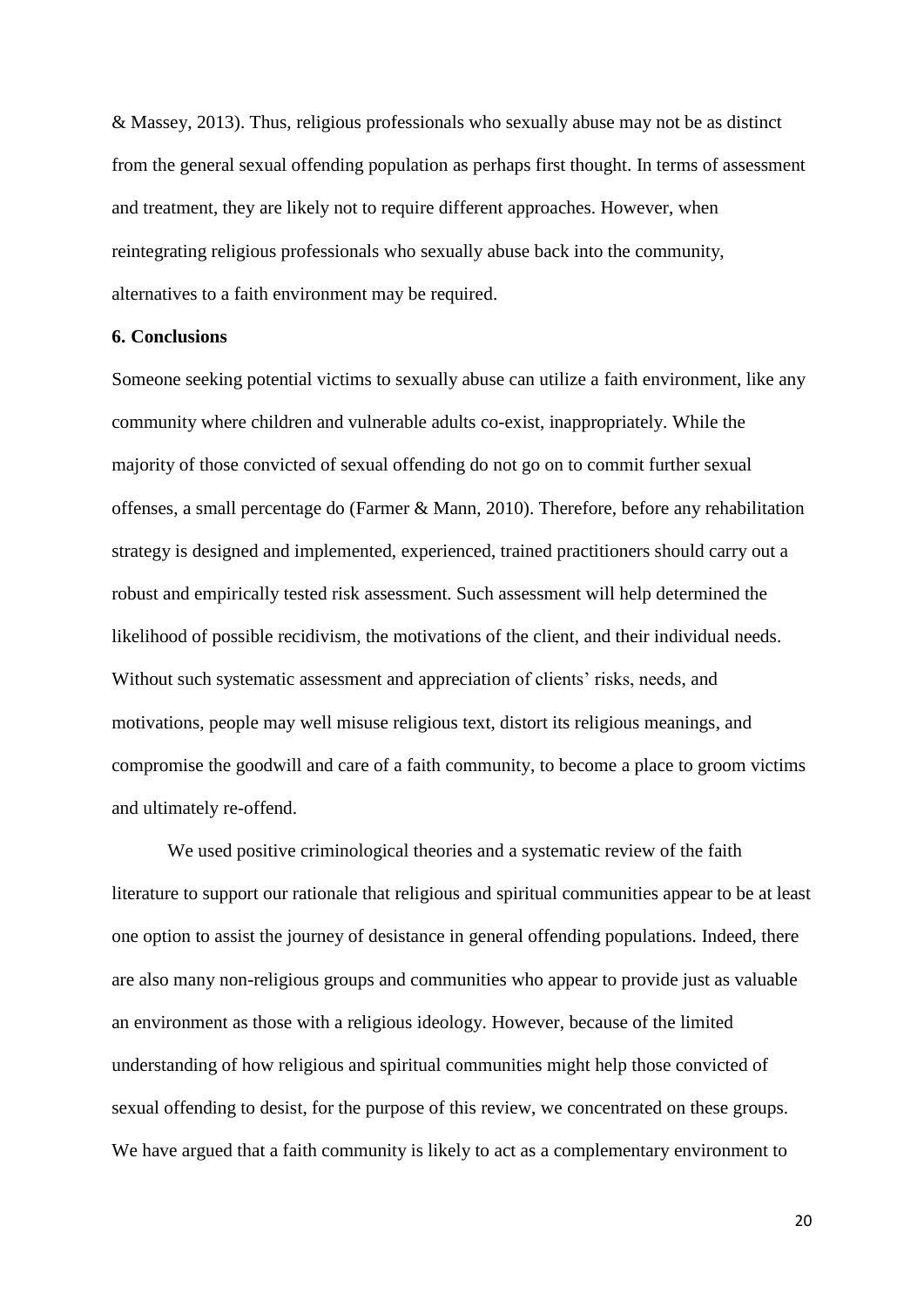the specific needs of those convicted of sexual offending when re-entering back into the community. We note that such a community can provide the initial inspiration to change, offer pro-social adult networks, guide those convicted of sexual offending to new ways of thinking about themselves and others around them, and provide hope for a positive future.

The ideas presented in this review aim to stimulate thought, debate, and future research ideas. In light of the large gap in the literature, much more research is needed to understand the effects of faith communities on sexual offending populations. While the ultimate goal of rehabilitation is for people to be reintegrated back into the community and no longer offend, understanding how they achieve this is of significant value too. Future studies which examine the experiences of the re-entry process of those convicted of sexual offending as well as the meaning they place on faith communities during this process, would be of value.

This review also aims to assist policy and practice. Further work is needed to develop inclusive policies and practice that help and support non-criminal justice organizations, such as religious and spiritual communities, in their commitment with rehabilitating offenders. As the criminal-justice system relies more on the faith and voluntary sector to carry out its work, policy must lead and guide organizations to collaborate and support each other while the responsibility for the rehabilitation of those convicted of sexual offending is shared.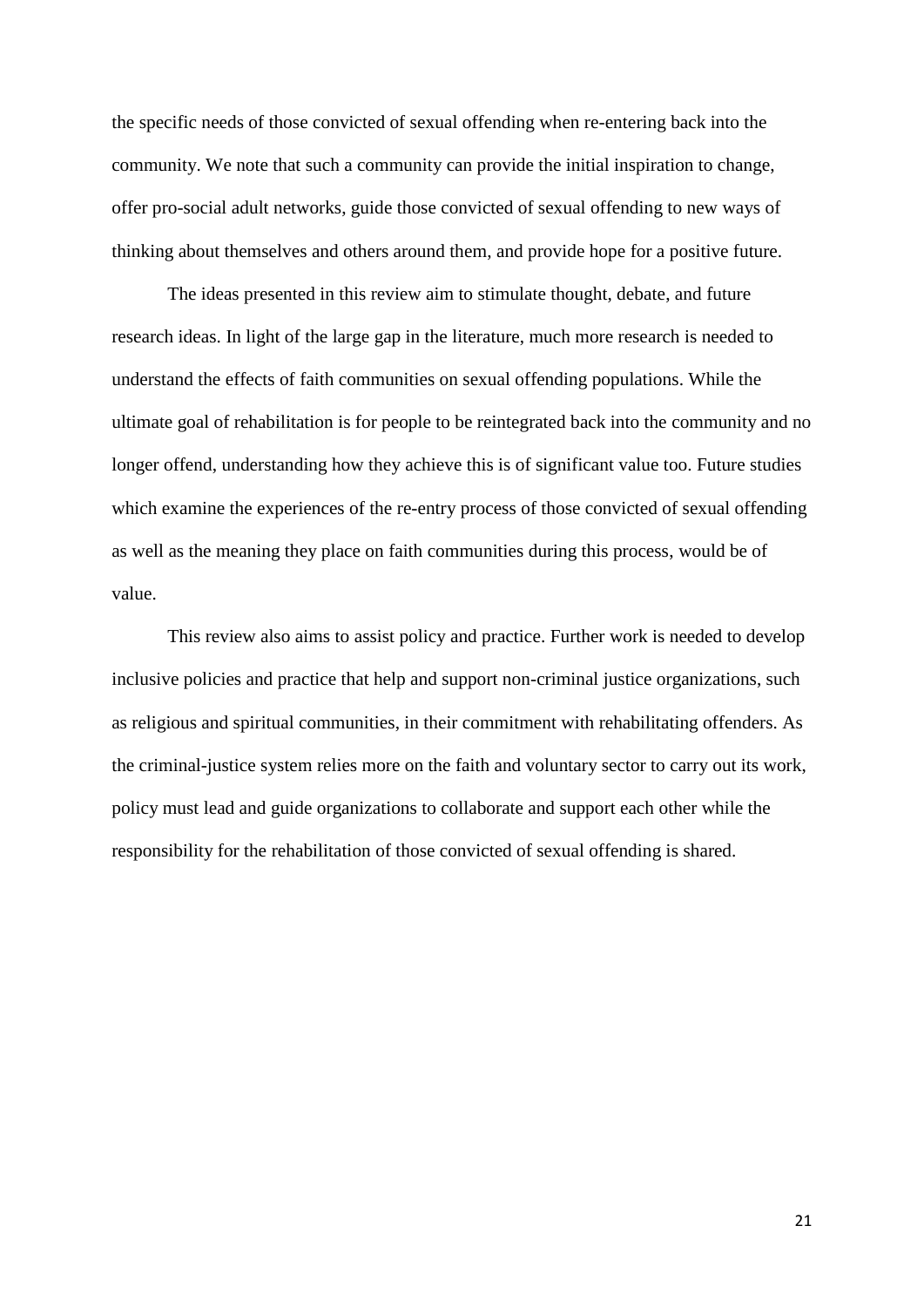# **Appendix A**

Criterion for Systematic Review

- Only empirical studies examining a relationship between religion/faith and offender/crime were included
- Studies examining sexual offenses committed by clergy or professionals within the church were excluded
- Studies which examined outcomes for communities or faith based organizations were excluded
- Young offender studies (<18) were excluded
- Only published peer reviewed papers were included (books, literature reviews, thesis' etc. were excluded)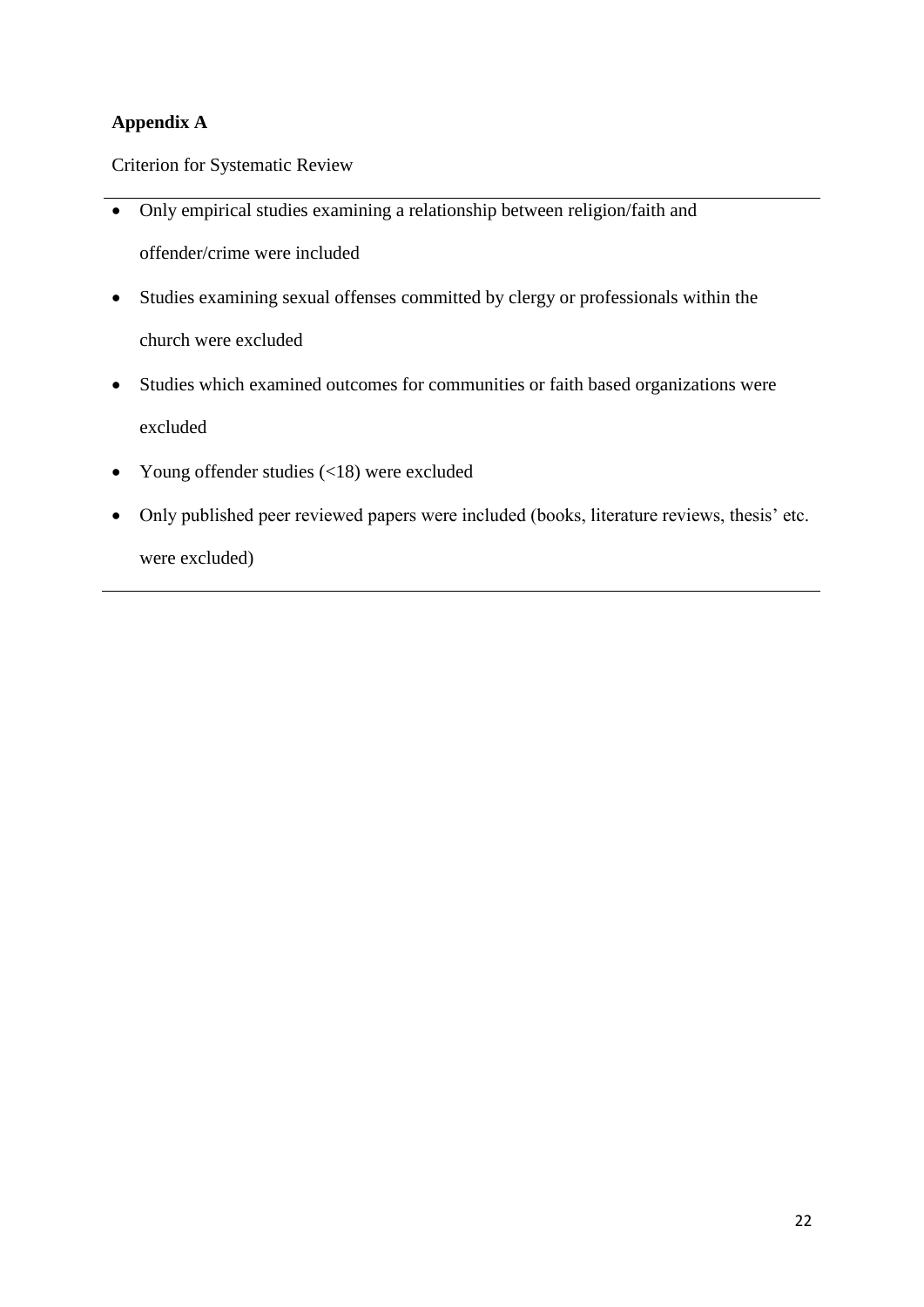# Table 1. Summary of Papers Identified for Review

| $50$ and $\mu$ of 1 apens recommended to receive<br>Study    | Population             | $\mathbf N$ | Offense Type                                     | Religious Variables                                                                                          | Other variables                                                                                                | Findings* |
|--------------------------------------------------------------|------------------------|-------------|--------------------------------------------------|--------------------------------------------------------------------------------------------------------------|----------------------------------------------------------------------------------------------------------------|-----------|
|                                                              | Setting                |             |                                                  |                                                                                                              |                                                                                                                |           |
| Adorjan and Chui (2012)                                      | Community              | 23          | Various including<br>sexual                      | Religious belief                                                                                             | Social bonds and social<br>capital                                                                             | $\bf{B}$  |
| Allen, Phillips, Roff, Cavanaugh, and<br>Day (2008)          | Prison                 | 73          | Murder and<br>Sexual                             | Religiousness and<br>spirituality, daily spiritual<br>experiences                                            | Anxiety depression and<br>desire for hastened death                                                            | M         |
| Armour, Windsor, Aguilar and Taub<br>(2008)                  | Prison                 | 102         | Various but<br>sexual offending<br>not specified | Daily spiritual<br>experiences                                                                               | Empathy, propensity to<br>forgive, forgiveness                                                                 | B         |
| Bakken, Gunter and Visher (2014)                             | Prison to<br>Community | 920         | None Specified                                   | Spirituality and religious<br>affiliation                                                                    | Substance use family<br>attachment, deviant peers,<br>neighborhood<br>characteristics and<br>employment status | B         |
| Clear, Hardyman, Stout, Lucken and<br>Dammer (2000)          | Prison                 | 70          | None Specified                                   | Meaning of religion                                                                                          |                                                                                                                | B         |
| Daggett, Camp, Kwon, Rosenmerkel<br>and Klein-Saffran (2008) | Prison                 | 794         | None Specified                                   | Service attendance and<br>religious salience                                                                 | Motivation for change,<br>feelings of self-worth, and<br>community awareness                                   | B         |
| Duwe and King (Duwe & King, 2013)                            | Prison to<br>Community | 732         | Various including<br>sexual                      | Innerchange program                                                                                          | Recidivism                                                                                                     | B         |
| Eshuys and Smallbone (2006)                                  | Prison                 | 111         | Sexual                                           | Religious affiliation:<br>atheists, dropouts,<br>converts, and stayers,<br>religious behavior,<br>experience | Sexual offending                                                                                               | H         |
| Giordano, Longmore, Schroeder and<br>Seffrin (2008)          | Community              | 41          | None Specified                                   | Spirituality and religious<br>participation                                                                  | Self-reported crime,<br>problem drug and alcohol<br>use                                                        | B         |
| Jensen and Gibbons (2002)                                    | Community              | 20          | Various including<br>sexual                      | Religiosity                                                                                                  | Shame and new crime or<br>parole violation                                                                     | B         |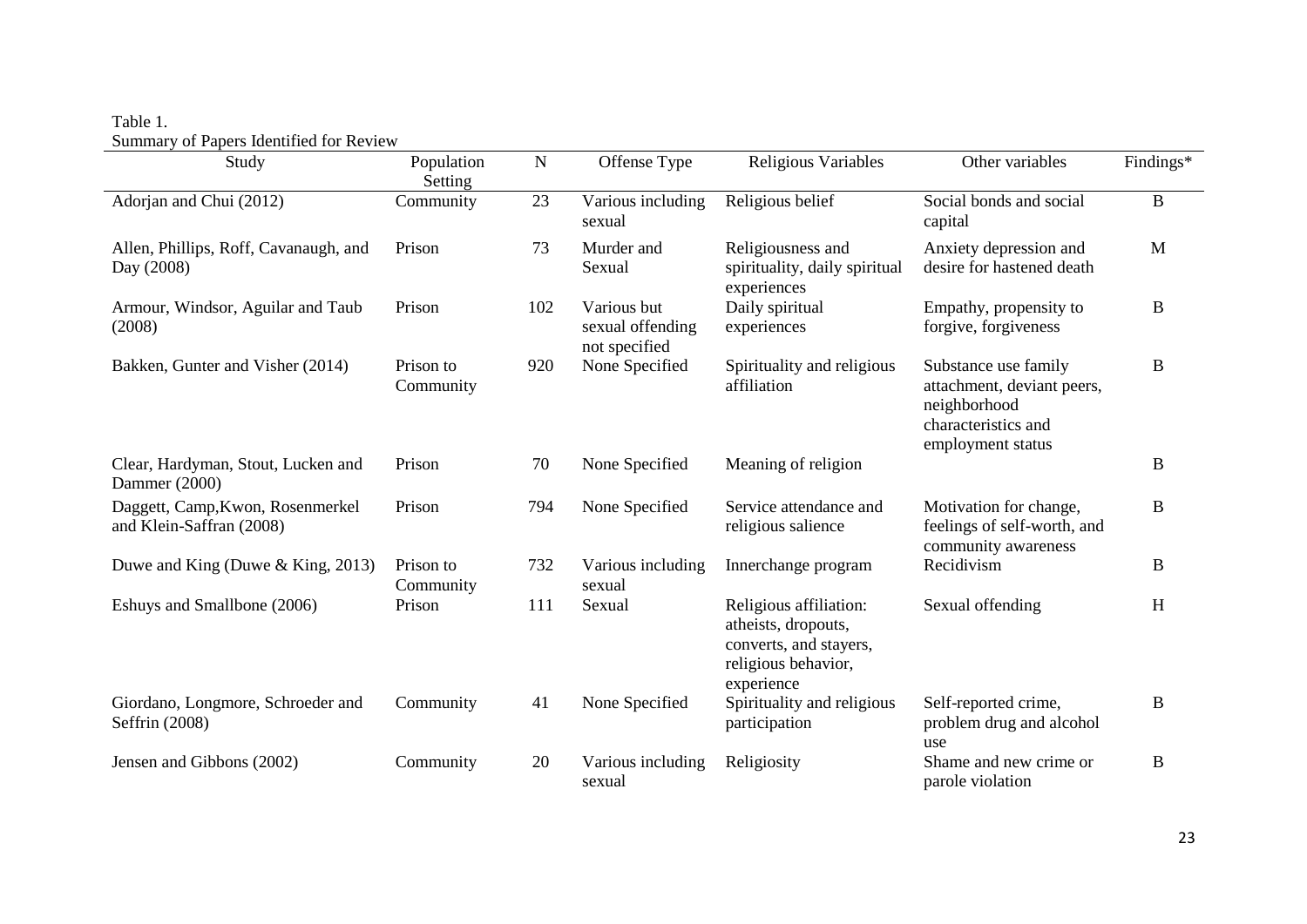| Johnson (2004)                                                | Prison to<br>Community | 201 | None Specified                                                  | Faith programme<br>participation                                                                                       | Recidivism                                                                                                                                         | NA           |
|---------------------------------------------------------------|------------------------|-----|-----------------------------------------------------------------|------------------------------------------------------------------------------------------------------------------------|----------------------------------------------------------------------------------------------------------------------------------------------------|--------------|
| Kerley and Copes (2009)                                       | Prison                 | 63  | Serious crimes<br>(unclear if any<br>sexual)                    | Saliency of religion,<br>family experiences,<br>impact of religion in<br>present context of prison                     | Attitudes and behaviors<br>and ability to cope                                                                                                     | $\bf{B}$     |
| Kerley, Copes, Tewksbury and<br>Dabney (2011)                 | Prison                 | 208 | None Specified                                                  | Religious behaviors inc.<br>prayer, watching religious<br>broadcast on TV and<br>attending religious class<br>or group | Deviant behavior<br>including; destruction of<br>prison property, fighting,<br>carry weapon, spend tie<br>on disciplinary unit and<br>self-control | B            |
| Kerley, Matthews and Blanchard<br>(2005a)                     | Prison                 | 386 | None Specified                                                  | Religious belief,<br>Religious behavior<br>(attendance service, group<br>$etc.$ )                                      | Arguing with other<br>inmates, fighting with<br>other inmates                                                                                      | B            |
| Kerley, Matthews and Schulz (Kerley<br>et al., 2005b)         | Prison                 | 268 | None Specified                                                  | Completing OSL faith<br>based event                                                                                    | Negative emotions and<br>poor behavior in prison                                                                                                   | $\mathbf{B}$ |
| Maruna, Wilson and Curran (2006)                              | Prison                 | 75  | Various including<br>sexual                                     | Conversion                                                                                                             | Shame management and<br>coping strategy                                                                                                            | $\bf{B}$     |
| Mela, Marcoux, Baetz, Griffin,<br>Angelski and Deqiang (2008) | Forensic Unit          | 183 | Substance misuse<br>history no sexual<br>offending<br>specified | Religious activities,<br>beliefs and spirituality                                                                      | Depression, anxiety,<br>satisfaction with life                                                                                                     | $\mathbf{B}$ |
| O'Connor and Perreyclear (2002)                               | Prison                 | 779 | Various including<br>sexual                                     | Attendance of religious<br>programmes                                                                                  | Infraction of prison rules<br>(includes fighting being in<br>restricted area having<br>contraband, escaping)                                       | $\bf{B}$     |
| Pezzella and Vlahos (2014)                                    | Community              | 136 | None Specified                                                  | Religious saliency and<br>practice                                                                                     | Health measures (e.g.<br>Weight, physical activity,<br>drug and alcohol use,<br>extramarital and<br>unprotected sex practice)                      | M            |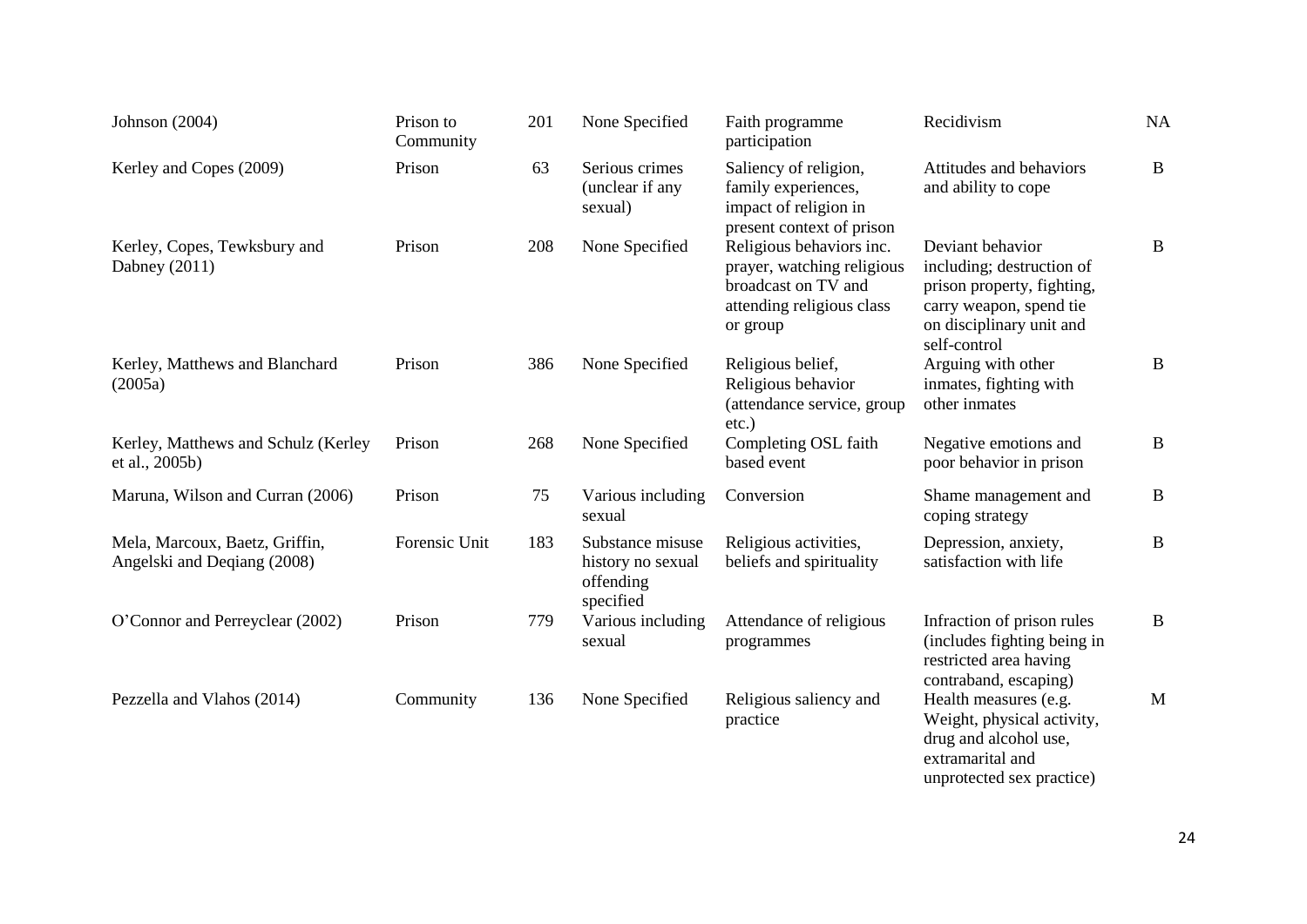| Schroeder and Frana (2009)            | Community |    | Various no sexual<br>offending<br>specified | Religion and spirituality<br>meaning | Emotional coping and<br>desistance |  |
|---------------------------------------|-----------|----|---------------------------------------------|--------------------------------------|------------------------------------|--|
| Topalli, Brezina and Bernhardt (2013) | Community | 48 | Various no sexual<br>offending<br>specified | Religious belief                     | Decisions to engage in<br>crime    |  |

\*B= Beneficial Association, H= Harmful Association M= Mixed NA= No Association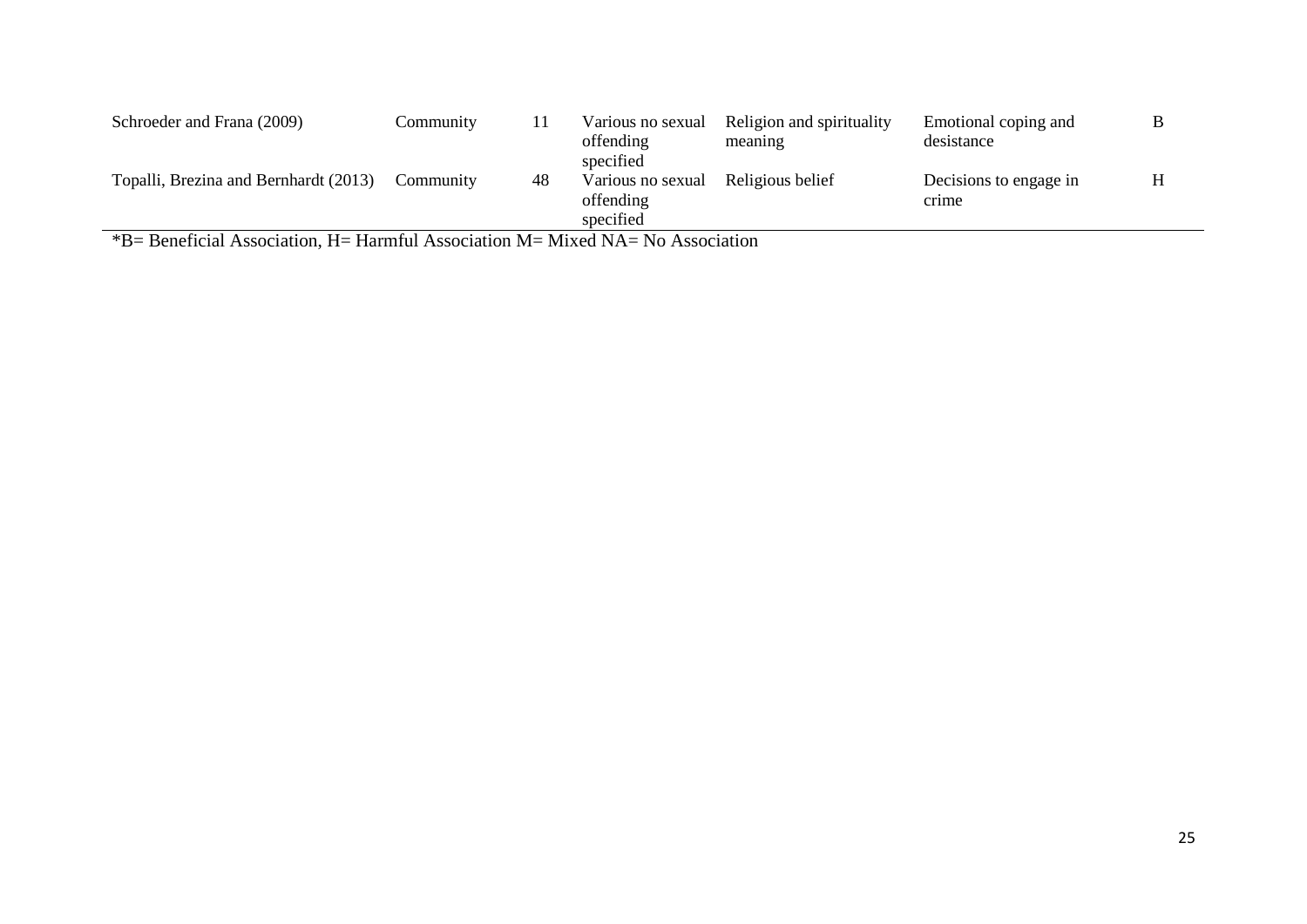#### **Reference**

- Office for National Statistics. (2012). *2011 Census: Key Statistics for England and Wales, March 2011*. Accessed from: http://www.ons.gov.uk/ons/dcp171778\_290685.pdf
- Adorjan, M., & Chui, W. H. (2012). Making sense of going straight: Personal accounts of male ex-prisoners in Hong Kong. *British Journal of Criminology, 52*(3), 577-590.
- Allen, R. S., Phillips, L. L., Roff, L. L., Cavanaugh, R., & Day, L. M. A. (2008). Religiousness/spirituality and mental health among older male inmates. *The Gerontologist, 48*(5), 692-697.
- Andrews, D. A., & Bonta, J. (2010). *The psychology of criminal conduct*. (Fifth ed.). New Providence, NJ: Matthew Bender & Company.
- Aresti, A., Eatough, V., & Brooks-Gordon, B. (2010). Doing time after time: an Interpretative Phenomenological Analysis of reformed ex-prisoners' experiences of self-change, identity and career opportunities. *Psychology, Crime & Law, 16*(3), 169-190.
- Armour, M. P., Windsor, L. C., Aguilar, J., & Taub, C. (2008). A pilot study of a faith-based restorative justice intervention for Christian and non-Christian offenders. *Journal of Psychology and Christianity, 27*(2), 159-167.
- Baier, C. J., & Wright, B. R. E. (2001). "If you love me, keep my commandments": A metaanalysis of the effect of religion on crime. *Journal of Research in Crime and Delinquency, 38*(1), 3-21.
- Bakken, N. W., Gunter, W. D., & Visher, C. A. (2014). Spirituality and desistance from substance use among reentering offenders. *International Journal of Offender Therapy and Comparative Criminology, 58*(11), 1321-1339.
- Bonta, J., & Andrews, D. A. (2007). *Risk-need-responsivity model for offender assessment and rehabilitation.* Public Safety Canada. Accessed from: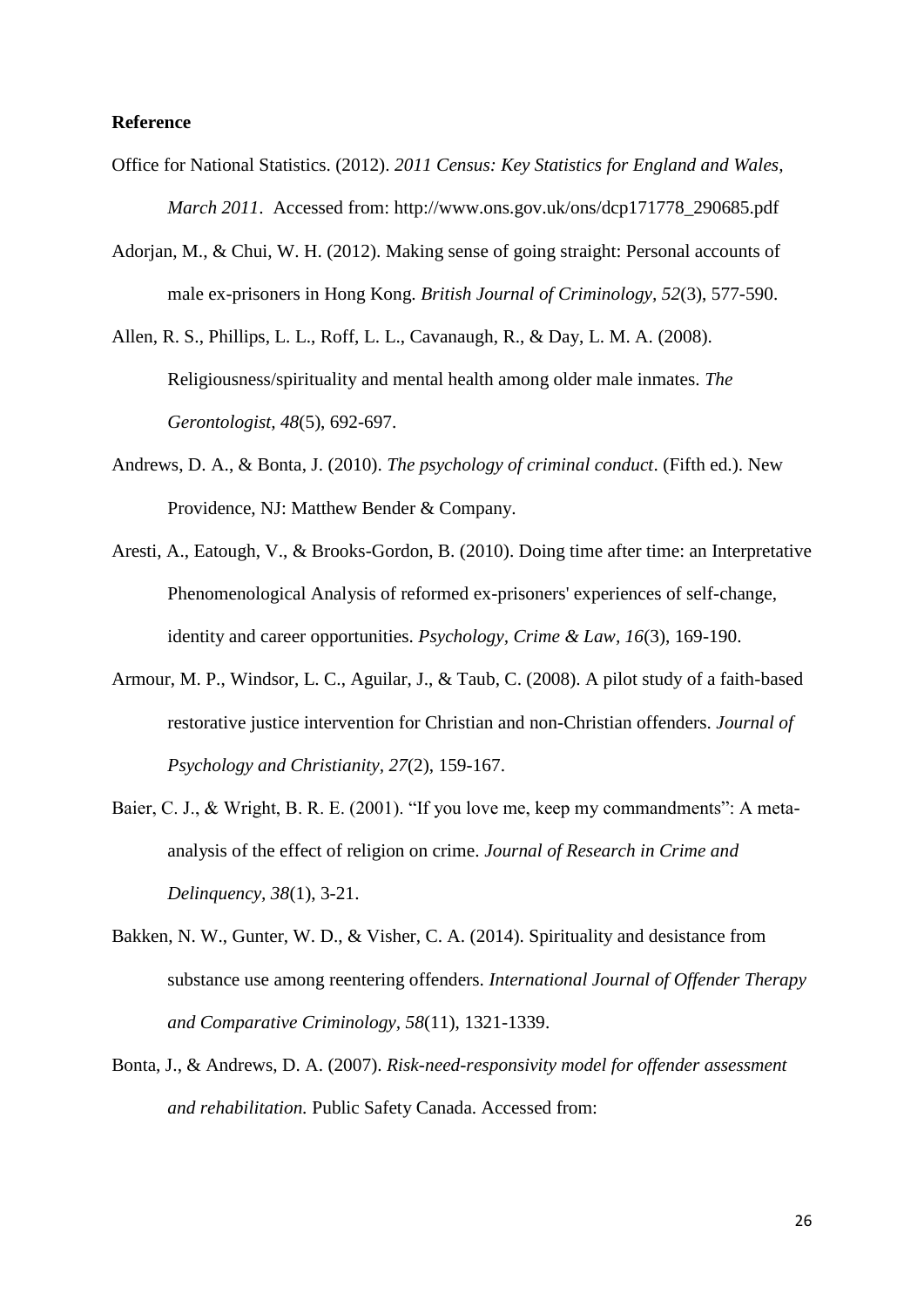http://www.publicsafety.gc.ca/cnt/rsrcs/pblctns/rsk-nd-rspnsvty/rsk-nd-rspnsvtyeng.pdf

- Bosker, J., Witteman, C., & Hermanns, J. (2013). Do intervention plans meet criteria for effective practice to reduce recidivism? How probation officers forget about social capital and basic needs. *European Journal of Probation, 5*(1), 65-85.
- Burchfield, K. B., & Mingus, W. (2008). Not in my neighborhood: Assessing registered sex offenders' experiences with local social capital and social control. *Criminal Justice and Behavior, 35*(3), 356-374.
- Clear, T. R., Hardyman, P. L., Stout, B., Lucken, K., & Dammer, H. R. (2000). The value of religion in prison: An inmate perspective. *Journal of Contemporary Criminal Justice, 16*(1), 53-74.
- CLINKS. (2014). Directory of Offender Services. Accessed from: http://www.clinks.org/directory
- Connelly, C., & Williamson, S. (2000). *A review of the research literature on serious violent and sexual offenders*. Scottish Executive, Central Research Unit. Accessed from: http://hdl.handle.net/10068/572168.
- Cortoni, F. (2009). Factors associated with sexual recidivism. In A. R. Beech, L. A. Craig & K. D. Browne (Eds.), *Assessment and treatment of sexual offenders: A handbook* (pp. 39-52). Chichester: Wiley and Sons Ltd.
- Daggett, D. M., Camp, S. D., Kwon, O. K., Rosenmerkel, S. P., & Klein-Saffran, J. (2008). Faith-based correctional programming in federal prisons: Factors affecting program completion. *Criminal Justice and Behavior, 35*(7), 848-862.
- Durnescu, I. (2012). What matters most in probation supervision: Staff characteristics, staff skills or programme? *Criminology and Criminal Justice, 12*(2), 193-216.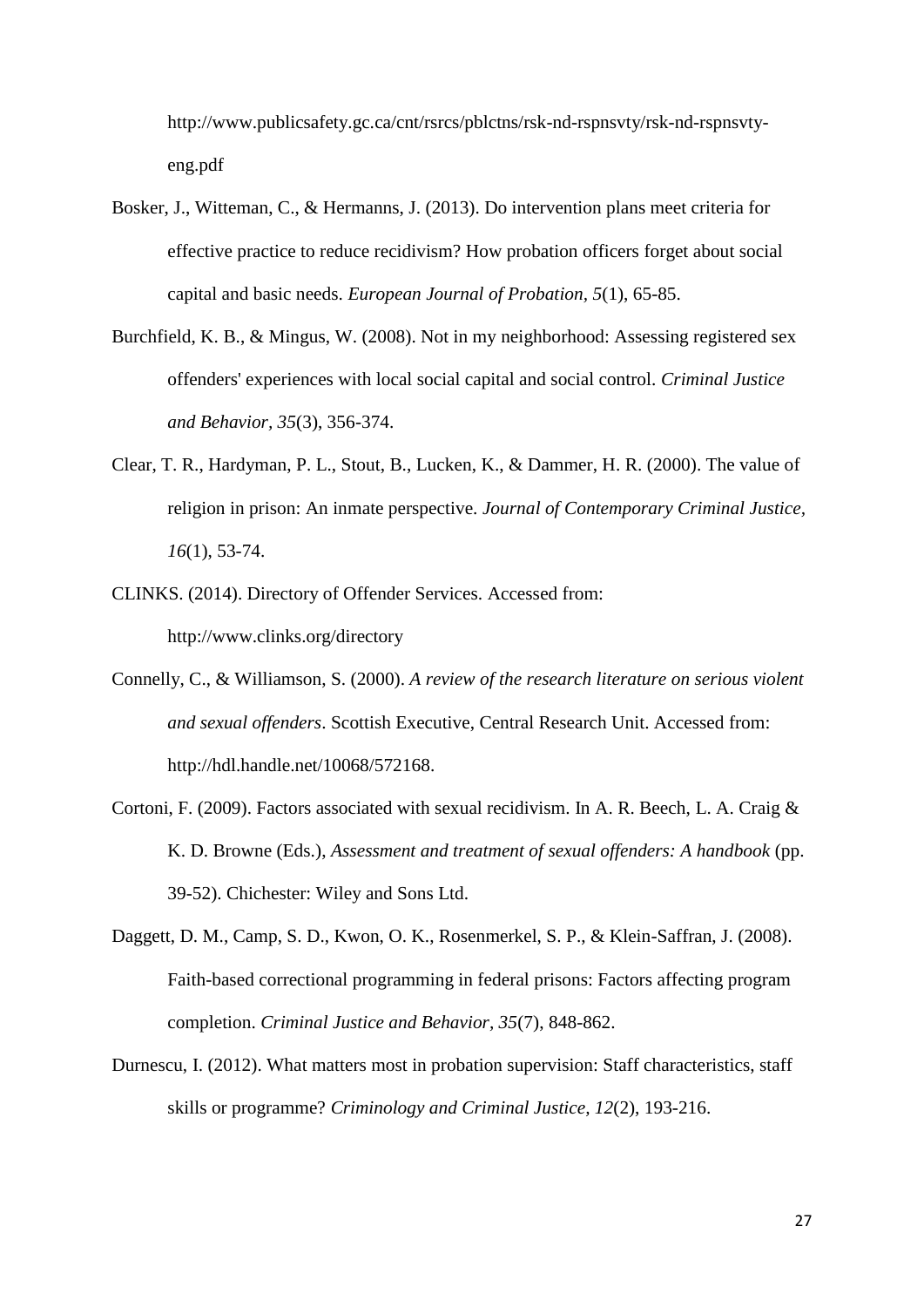- Duwe, G. (2012). Evaluating the Minnesota comprehensive offender reentry plan (MCORP): Results from a randomized experiment. *Justice Quarterly, 29*(3), 347-383.
- Duwe, G., & Johnson, B. R. (2013). Estimating the benefits of a faith-based correctional program. *International Journal of Criminology and Sociology, 2*(1), 227-239.
- Duwe, G., & King, M. (2013). Can faith-based correctional programs work? An outcome evaluation of the inner change freedom initiative in Minnesota. *International Journal of Offender Therapy and Comparative Criminology, 57*(7), 813-841.
- Eshuys, D., & Smallbone, S. (2006). Religious affiliations among adult sexual offenders. *Sexual Abuse: A Journal of Research and Treatment, 18*(3), 279-288.
- Farmer, M., & Mann, R., E. (2010). High-risk sex offenders: Issues of policy. In K. Harrison (Ed.), *Managing High-Risk Sex Offenders in the Community* (pp. 18-35). Devon, United Kingdom: Willan.
- Firestone, P., Moulden, H. M., & Wexler, A. F. (2009). Clerics who commit sexual offenses: Offender, offense, and victim characteristics. *Journal of Child Sexual Abuse, 18*(4), 442-454.
- Giordano, P. C., Cernkovich, S. A., & Rudolph, J. L. (2002). Gender, crime, and desistance: Toward a theory of cognitive transformation. *American Journal of Sociology, 107*(4), 990-1064.
- Giordano, P. C., Longmore, M. A., Schroeder, R. D., & Seffrin, P. M. (2008). A life-course perspective on spirituality and desistance from crime. *Criminology, 46*(1), 99-132.
- Göbbels, S., Ward, T., & Willis, G. M. (2012). An integrative theory of desistance from sex offending. *Aggression and Violent Behavior, 17*(5), 453-462.
- Göbbels, S., Willis, G. M., & Ward, T. (2014). Current re-entry practices in sex offender treatment programmes: desistance facilitating or hindering? *Journal of Sexual Aggression, 20*(3), 354-366.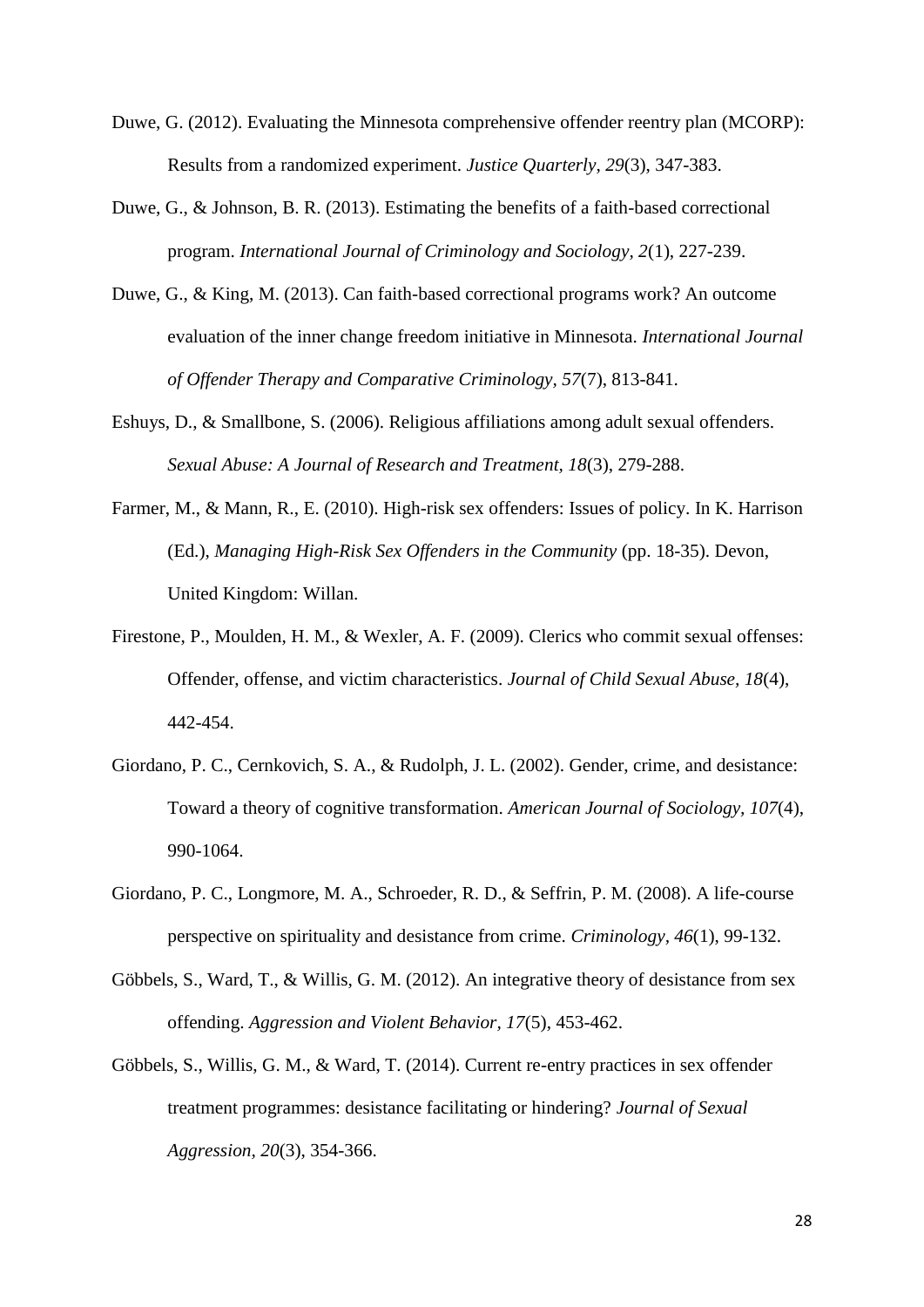- Hanson, R. K., & Bussiere, M. T. (1998). Predicting relapse: A meta-analysis of sexual offender recidivism studies. *Journal of Consulting and Clinical Psychology, 66*(2), 348-362.
- Hanson, R. K., & Morton-Bourgon, K. (2004). Predictors of sexual recidivism: An updated meta-analysis. *Public Safety and Emergency Preparedness Canada Accessed from: http://www.publicsafety.gc.ca/cnt/rsrcs/pblctns/2004-02-prdctrs-sxl-rcdvsmpdtd/2004-02-prdctrs-sxl-rcdvsm-pdtd-eng.pdf*.
- Hanvey, S., Wilson, C., & Philpot, T. (2011). *A community-based approach to the reduction of sexual reoffending: Circles of Support and Accountability*. London, England: Jessica Kingsley Publishers.
- Holt, K., & Massey, C. (2013). Sexual preference or opportunity: An examination of situational factors by gender of victims of clergy abuse. *Sexual Abuse: A Journal of Research and Treatment, 25*(6), 606-621.
- Jenkins, P. (2001). *Pedophiles and priests: Anatomy of a contemporary crisis*. Oxford, England: Oxford University Press.
- Jensen, K. D., & Gibbons, S. G. (2002). Shame and religion as factors in the rehabilitation of serious offenders. *Journal of Offender Rehabilitation, 35*(3), 209-224.
- Johnson, B. (2004). Religious programs and recidivism among former inmates in prison fellowship programs: A long-term follow-up study. *Justice Quarterly, 21*(2), 329-354.
- Johnson, B. (2011). *More God, less crime: Why faith matters and how it could matter more*. West Conshohocken, PA: Templeton Foundation Press.
- Kerley, K. R., & Copes, H. (2009). "Keepin' my mind right": Identity maintenance and religious social support in the prison context. *International Journal of Offender Therapy and Comparative Criminology, 53*(2), 228-244.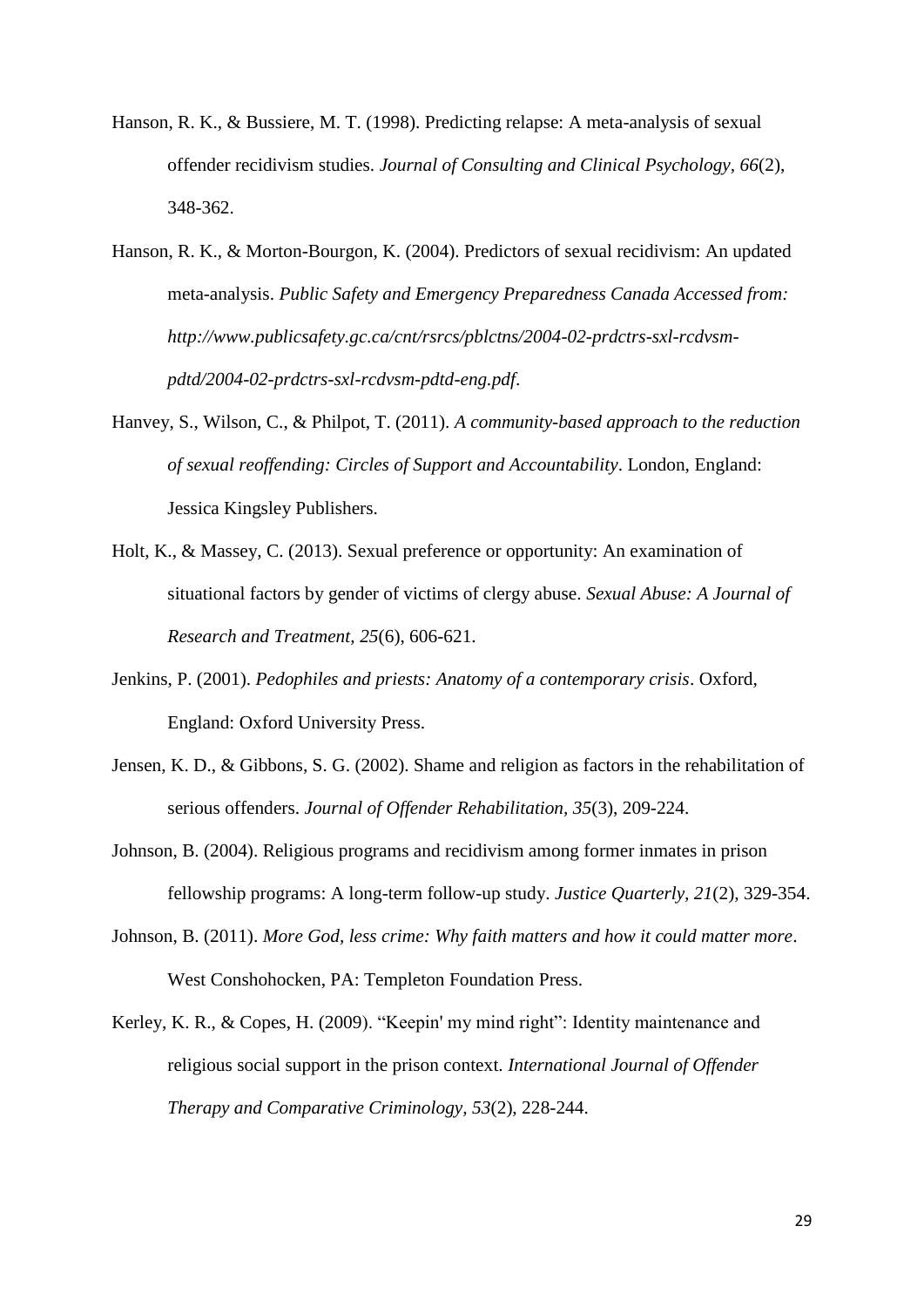Kerley, K. R., Copes, H., Tewksbury, R., & Dabney, D. A. (2011). Examining the relationship between religiosity and self-control as predictors of prison deviance. *International Journal of Offender Therapy and Comparative Criminology, 55*(8), 1251-1271.

- Kerley, K. R., Matthews, T. L., & Blanchard, T. C. (2005a). Religiosity, religious participation, and negative prison behaviors. *Journal for the Scientific Study of Religion, 44*(4), 443-457.
- Kerley, K. R., Matthews, T. L., & Schulz, J. T. (2005b). Participation in operation starting line, experience of negative emotions, and incidence of negative behavior. *International Journal of Offender Therapy and Comparative Criminology, 49*(4), 410- 426.
- Kewley, S., Beech, A. R., Harkins, L., & Bonsall, H. (in press). *The relationship between sexual offenders' risk and official risk management processes*.
- Kotze, J. (2013). Developing collaborative and sustainable networks of social support Community chaplaincy, faith communities and the successful reintegration of exprisoners. *International Journal of Community Chaplaincy 2*(1), 3-13.
- Langevin, R., Curnoe, S., & Bain, J. (2000). A study of clerics who commit sexual offenses: Are they different from other sex offenders? *Child Abuse and Neglect, 24*(4), 535- 545.
- Levenson, J., D'Amora, D., & Hern, A. (2007). Megan's Law and its impact on community re-entry for sex offenders. *Behavioral Sciences & the Law, 25*(4), 587-602.
- Levenson, J., & Tewksbury, R. (2009). Collateral damage: Family members of registered sex offenders. *American Journal of Criminal Justice, 34*(1), 54-68.
- Levenson, J. S., & Hern, A. L. (2007). Sex offender residence restrictions: Unintended consequences and community reentry. *Justice Research and Policy, 9*(1), 59-74.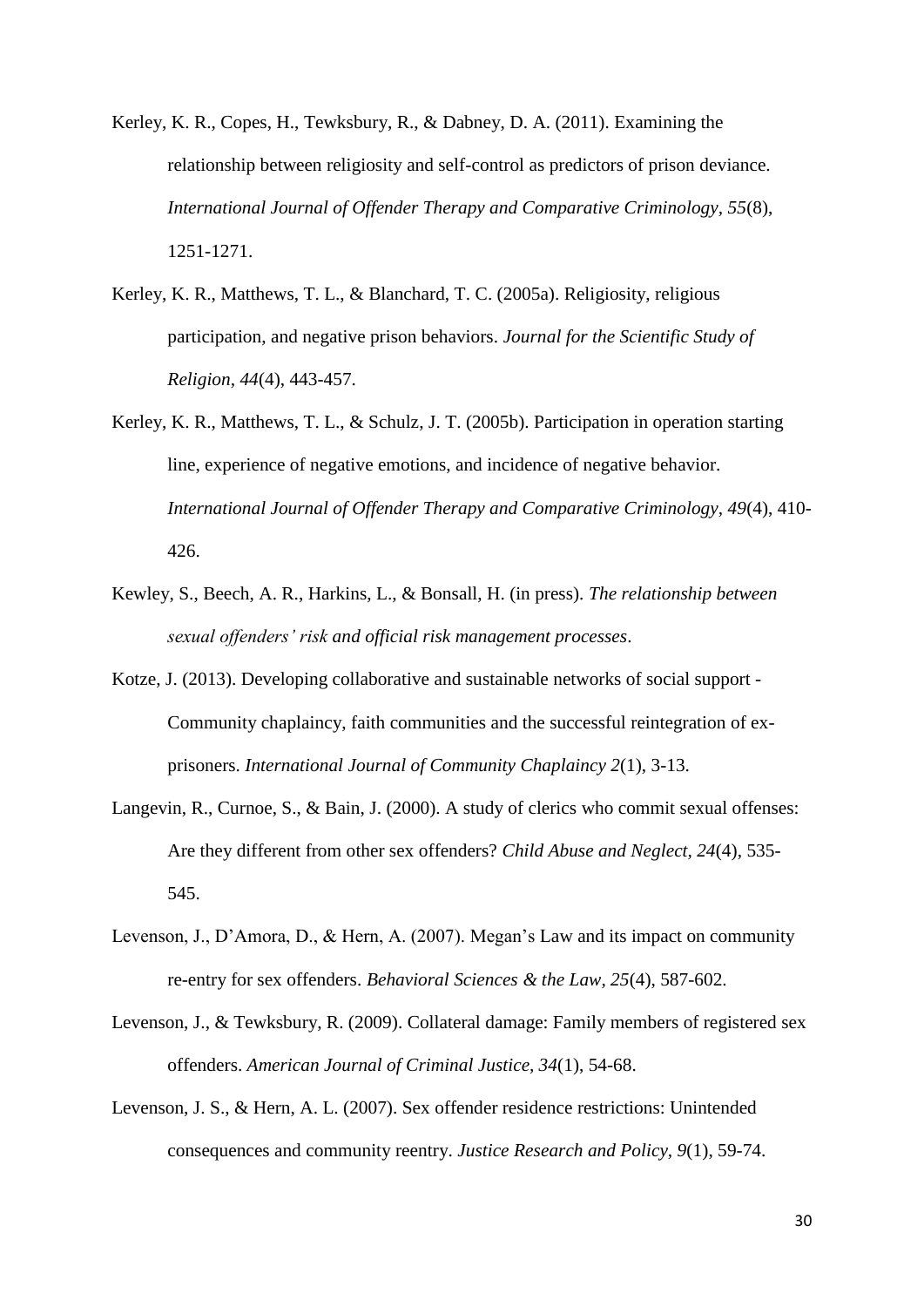- Maruna, S. (2001). *Making good: How ex-offenders reform and reclaim their lives*. Washington, DC: American Psychological Association.
- Maruna, S. (2009). 'Virtue's door unsealed is never sealed again' Redeeming redemption and the seven-year itch. In N. A. Frost, J. D. Freilich & T. R. Clear (Eds.), Contemporary Issues in Criminal Justice Policy: Policy Proposals From the American Society of Criminology Conference pp. 52-60. Belmont, CA: Cengage/Wadsworth.
- Maruna, S., Lebel, T., Mitchell, N., & Naples, M. (2004). Pygmalion in the reintegration process: Desistance from crime through the looking glass. *Psychology, Crime & Law, 10*(3), 271-281.
- Maruna, S., Wilson, L., & Curran, K. (2006). Why God is often found behind bars: Prison conversions and the crisis of self-narrative. *Research in Human Development, 3*(2-3), 161-184.
- McNeill, F. (2004). Supporting desistance in probation practice: a response to Maruna, Porter and Carvalho. *Probation Journal, 51*(3), 241-247.
- McNeill, F. (2009). Towards effective practice in offender supervision *Scottish Centre for Crime and Justice Research*. Glasgow. Accessed from: http://www.sccjr.ac.uk/wpcontent/uploads/2012/10/McNeil\_Towards.pdf.
- McNeill, F., & Farrall, S. (2013). A Moral in the story? Virtues, values and desistance from crime. In M. Cowburn, M. Duggan, A. Robinson & P. Senior (Eds.), Values in criminology and community justice pp. 147-164. United Kingdom: Policy Press.
- Mela, M., Marcoux, E., Baetz, M., Griffin, R., Angelski, C., & Deqiang, G. (2008). The effect of religiosity and spirituality on psychological well-being among forensic psychiatric patients in Canada. *Mental Health, Religion & Culture, 11*(5), 517-532.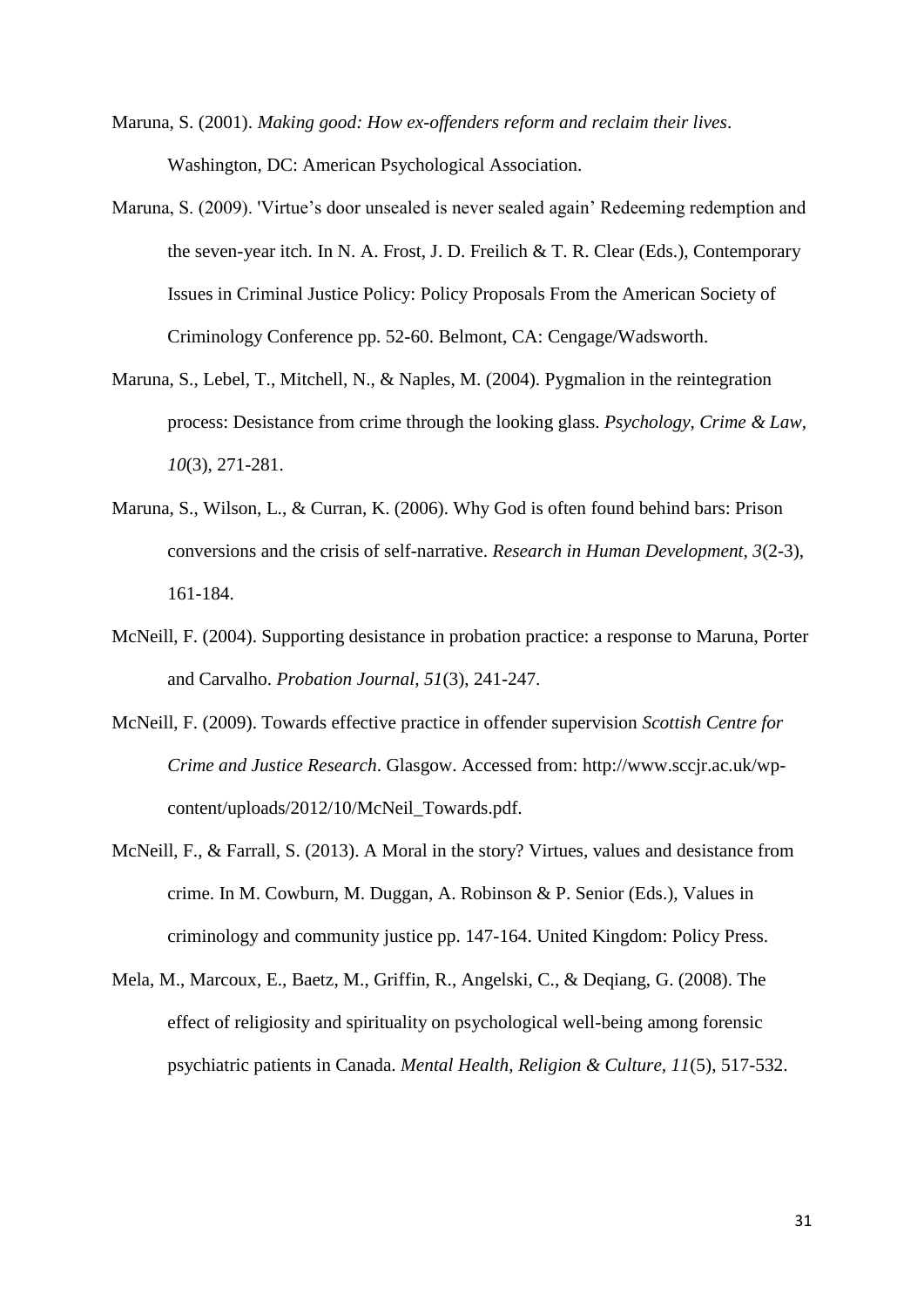Mercado, C. C., Tallon, J. A., & Terry, K. J. (2008). Persistent sexual abusers in the Catholic Church: An examination of characteristics and offense patterns. *Criminal Justice and Behavior, 35*(5), 629-642.

*The nature and scope of sexual abuse of minors by Catholic preists and deacons in the United States 1950-2002*. (2004). Washington DC: The City University of New York: Accessed from: http://www.bishopaccountability.org/reports/2004\_02\_27\_JohnJay\_revised/2004\_02\_27\_John\_Jay\_Mai n\_Report\_Optimized.pdf.

- O'Connor, T., & Perreyclear, M. (2002). Prison religion in action and its influence on offender rehabilitation. *Journal of Offender Rehabilitation, 35*(3), 11-33.
- Paternoster, R., & Bushway, S. (2009). Desistance and the "feared self": toward an identity theory of criminal desistance. *The Journal of Criminal Law and Criminology, 99*(4), 1103-1156.
- Payne, B. K., Tewksbury, R., & Mustaine, E. E. (2010). Attitudes about rehabilitating sex offenders: Demographic, victimization, and community-level influences. *Journal of Criminal Justice, 38*(4), 580-588.
- Perillo, A. D., Mercado, C. C., & Terry, K. J. (2008). Repeat offending, victim gender, and extent of victim relationship in Catholic Church sexual abusers: Implications for risk assessment. *Criminal Justice and Behavior, 35*(5), 600-614.
- Pezzella, F., & Vlahos, S. (2014). The moderating influence of religion on the behavioral health of formerly incarcerated men. *Journal of Religion and Health, 53*(6), 1873- 1884.
- Phillips, N., Whitehead, P., Groombridge, N., & Bonham, C. (2011). What place does faith have in the delivery of criminal justice? *Criminal Justice Matters, 86*(1), 40-42.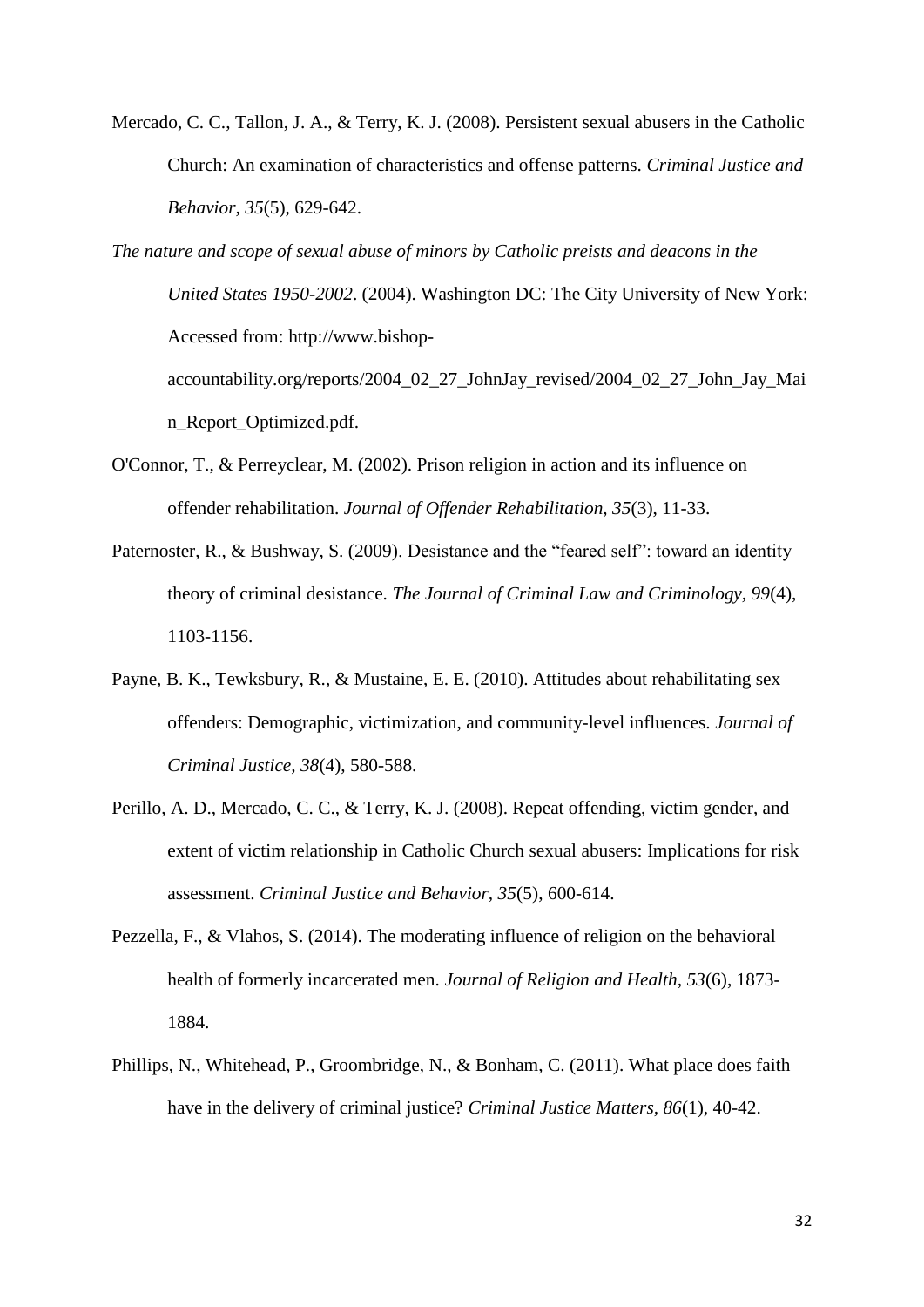- Piquero, A. R., Piquero, N. L., Terry, K. J., Youstin, T., & Nobles, M. (2008). Uncollaring the criminal: Understanding criminal careers of criminal clerics. *Criminal Justice and Behavior, 35*(5), 583-599.
- Ministry of Justice, National Offender Management Service. (2010). *Position statement for the assessment, management and treatment of sex offenders*. Accessed from: https://www.justice.gov.uk/downloads/information-access-rights/foi-disclosurelog/prison-probation/foi-80104-annex-a.doc.
- Priestley, P. (1980). *Community of scapegoats: The segregation of sex offenders and informers in prison*. New York: Pergamon Press.
- Prochasca, J. O., & Diclemente, C. C. (1983). Stages and processes of self-change of smoking: Toward an integrative model of change. *Journal of Consulting and Clinical Psychology, 51*(3), 390-395.
- Robbers, M. (2009). Lifers on the outside: Sex offenders and disintegrative shaming. *International Journal of Offender Therapy and Comparative Criminology, 53*(1), 5- 28.
- Schroeder, R., & Frana, J. (2009). Spirituality and religion, emotional coping, and criminal desistance: A qualitative study of men undergoing change. *Sociological Spectrum, 29*(6), 718-741.
- Schwaebe, C. (2005). Learning to pass: Sex offenders' strategies for establishing a viable identity in the prison general population. *International Journal of Offender Therapy and Comparative Criminology, 49*(6), 614-625.
- Smallbone, S., Marshall, W. L., & Wortley, R. (2013). *Preventing child sexual abuse: Evidence, policy and practice*. Devon, United Kingdom: Routledge.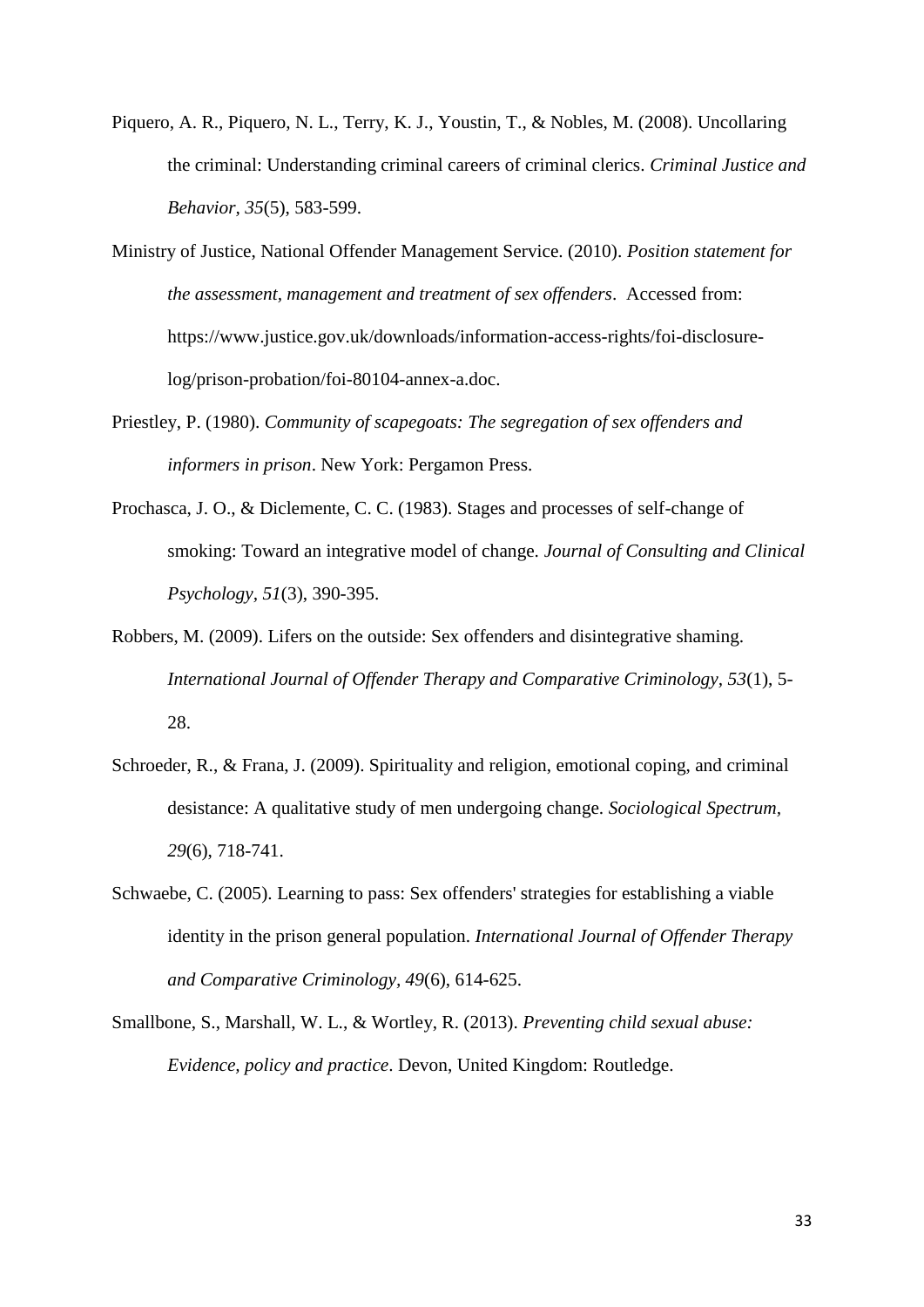- Sullivan, J., & Beech, A. R. (2002). Professional perpetrators: sex offenders who use their employment to target and sexually abuse the children with whom they work. *Child Abuse Review, 11*(3), 153-167.
- Sullivan, J., & Beech, A. R. (2004). A comparative study of demographic data relating to intra- and extra-familial child sexual abusers and professional perpetrators. *Journal of Sexual Aggression, 10*(1), 39-50.
- Terry, K. J. (2008). Stained glass the nature and scope of child sexual abuse in the Catholic Church. *Criminal Justice and Behavior, 35*(5), 549-569.
- Terry, K. J., & Ackerman, A. (2008). Child sexual abuse in the Catholic Church: How situational crime prevention strategies can help create safe environments. *Criminal Justice and Behavior, 35*(5), 643-657.
- Tewksbury, R. (2005). Collateral consequences of sex offender registration. *Journal of Contemporary Criminal Justice, 21*(1), 67.
- Tewksbury, R., & Zgoba, K. (2009). Perceptions and coping with punishment: How registered sex offenders respond to stress, internet restrictions, and the collateral consequences of registration. *International Journal of Offender Therapy and Comparative Criminology, 54*(4), 537-551.
- Topalli, V., Brezina, T., & Bernhardt, M. (2013). With God on my side: The paradoxical relationship between religious belief and criminality among hardcore street offenders. *Theoretical Criminology, 17*(1), 49-69.
- Ward, T., & Beech, A. R. (2006). An integrated theory of sexual offending. *Aggression and Violent Behavior, 11*(1), 44-63.
- Ward, T., & Laws, D. R. (2010). Desistance from sex offending: Motivating change, enriching practice. *International Journal of Forensic Mental Health, 9*(1), 11-23.